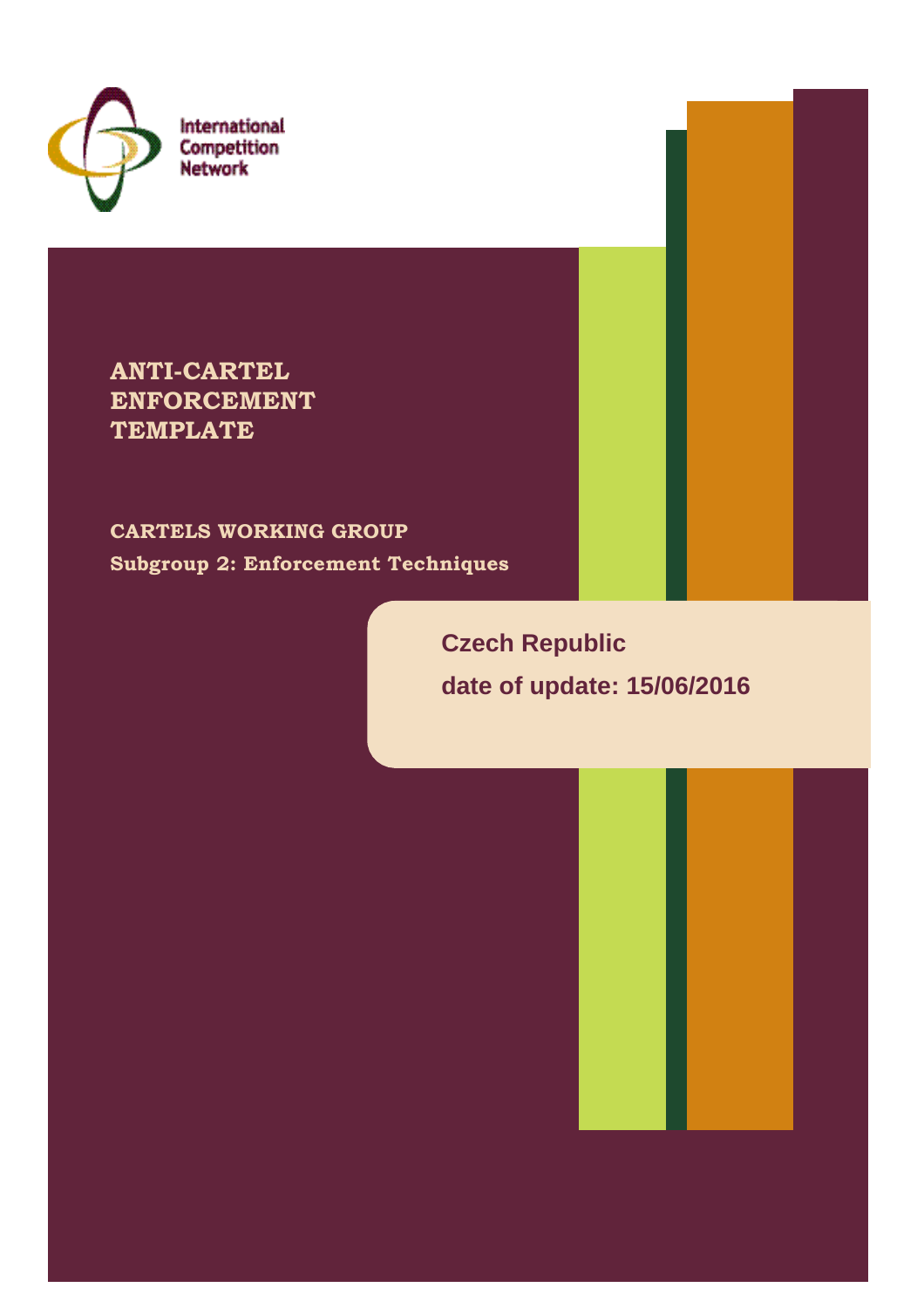#### **ICN ANTI-CARTEL ENFORCEMENT TEMPLATE**

#### **IMPORTANT NOTES:**

**This template is intended to provide information for the ICN member competition agencies about each other's legislation concerning hardcore cartels. At the same time the template supplies information for businesses participating in cartel activities about the rules applicable to them; moreover, it enables businesses which suffer from cartel activity to get information about the possibilities of lodging a complaint in one or more jurisdictions.**

**Reading the template is not a substitute for consulting the referenced statutes and regulations. This template should be a starting point only.**

#### **1. Information on the law relating to cartels**

|    | A. Law(s) covering cartels:                       | Act No. 143/2001 Coll., on the Protection of Competition as<br>amended (hereinafter referred to as "the Competition Act")                                                                                                    |
|----|---------------------------------------------------|------------------------------------------------------------------------------------------------------------------------------------------------------------------------------------------------------------------------------|
|    |                                                   | Web page: http://www.uohs.cz/en/legislation.html                                                                                                                                                                             |
|    |                                                   | Languages: Czech, English                                                                                                                                                                                                    |
|    |                                                   | Act No.500/2004 Coll., on Administrative Procedure Code                                                                                                                                                                      |
|    |                                                   | Web page: http://www.uohs.cz/cs/legislativa.html                                                                                                                                                                             |
|    |                                                   | Languages: Czech                                                                                                                                                                                                             |
|    |                                                   |                                                                                                                                                                                                                              |
|    | <b>B.</b> Implementing<br>regulation(s) (if any): | None                                                                                                                                                                                                                         |
| C. | Interpretative guideline(s)<br>(if any):          | Notice of the Office for the Protection of Competition from 4<br>November 2013 on Application of the Article 22ba of the Act<br>on the Protection of Competition (Leniency programme)                                        |
|    |                                                   | Notice on Settlement Procedure with the Aim to Speed up the<br>Process of Administrative Proceedings using Request for<br>Sanction Reduction Pursuant to the Article 22ba (2) of the Act<br>on the Protection of Competition |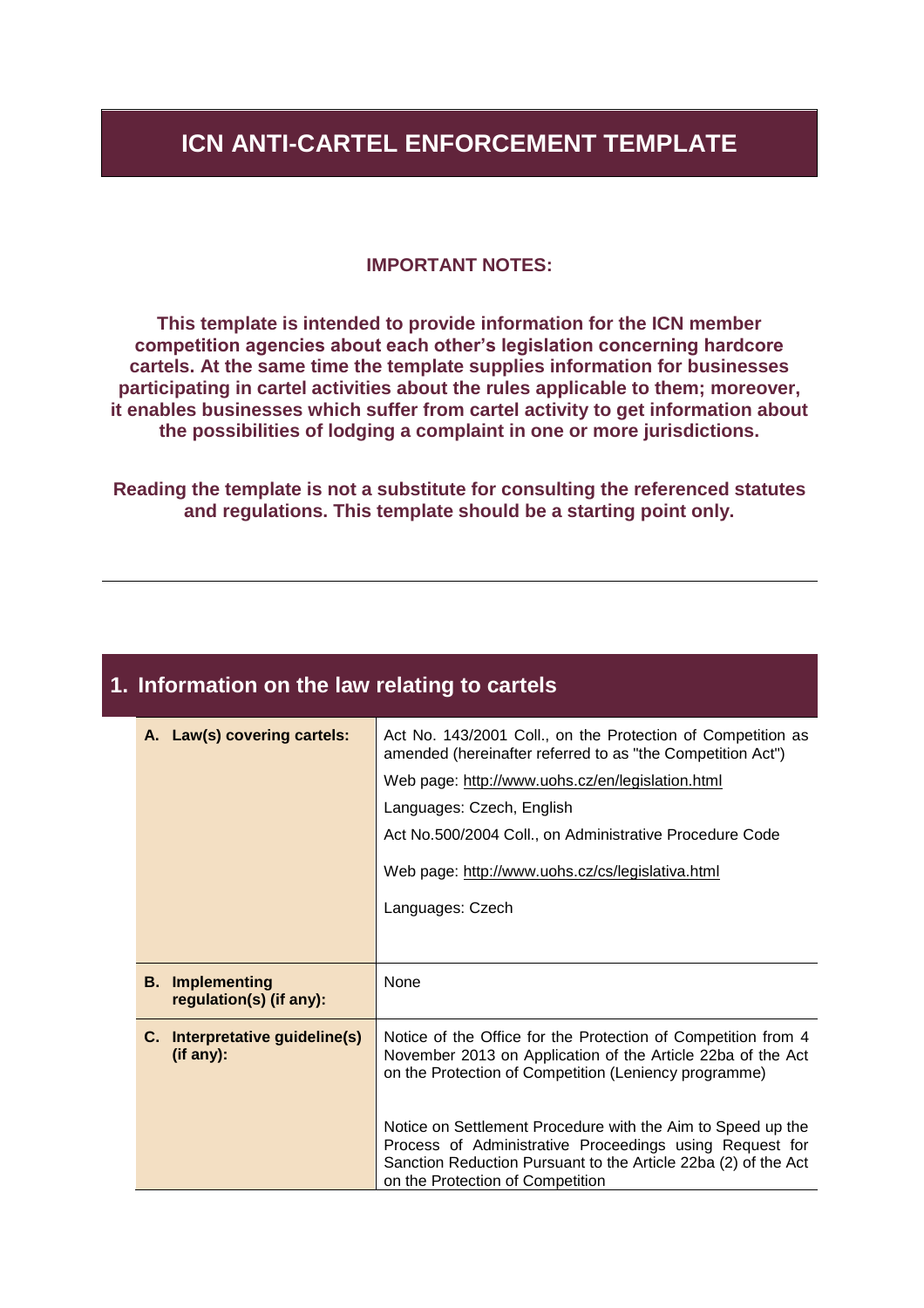|                                          | Notice of the Office for the Protection of Competition on<br>Alternative Solutions of Competition Issues<br>and<br>on.<br>Postponing of the Subject Matter<br>Language: Czech, English<br>Web page: http://www.uohs.cz/en/legislation.html |
|------------------------------------------|--------------------------------------------------------------------------------------------------------------------------------------------------------------------------------------------------------------------------------------------|
|                                          | Guidelines of the Office for the Protection of Competition on<br>the Method of Setting Fines<br>Language: Czech, English                                                                                                                   |
|                                          | Notice of the Office for the Protection of Competition on<br>agreements of minor importance which do not appreciably<br>restrict competition (de minimis)                                                                                  |
|                                          | Language: Czech, English                                                                                                                                                                                                                   |
|                                          | Web page:                                                                                                                                                                                                                                  |
|                                          | http://www.uohs.cz/cs/legislativa/hospodarska-soutez.html<br>http://www.uohs.cz/en/legislation.html                                                                                                                                        |
|                                          |                                                                                                                                                                                                                                            |
| D. Other relevant materials<br>(if any): |                                                                                                                                                                                                                                            |

## **2. Scope and nature of prohibition on cartels**

| A. Does your law or case<br>law define the term<br>"cartel"?<br>If not, please indicate the<br>term you use instead.                                                                     | The term "cartel" is defined within the Notice on Leniency<br>Programme as a secret horizontal agreement between two or<br>undertakings with the object to coordinate their<br>more<br>competition behavior and/or restrict competition by price fixing,<br>market sharing, output limitation, bid rigging and restricting<br>imports and/or exports.                                                                           |
|------------------------------------------------------------------------------------------------------------------------------------------------------------------------------------------|---------------------------------------------------------------------------------------------------------------------------------------------------------------------------------------------------------------------------------------------------------------------------------------------------------------------------------------------------------------------------------------------------------------------------------|
| <b>B.</b> Does your legislation or<br>case law distinguish<br>between very serious<br>cartel behaviour<br>("hardcore cartels" –<br>e.g.: price fixing, market<br>sharing, bid rigging or | The Competition Act distinguishes between object and effect<br>prohibited agreements and does not work with the term "cartel"<br>at all. Nevertheless for leniency reasons the Leniency<br>Programme defines the term cartel.<br>In accordance with the Leniency Programm and practice of the<br>Office for the Protection of Competition (hereinafter referred to<br>as "the Office") cartels include agreements and concerted |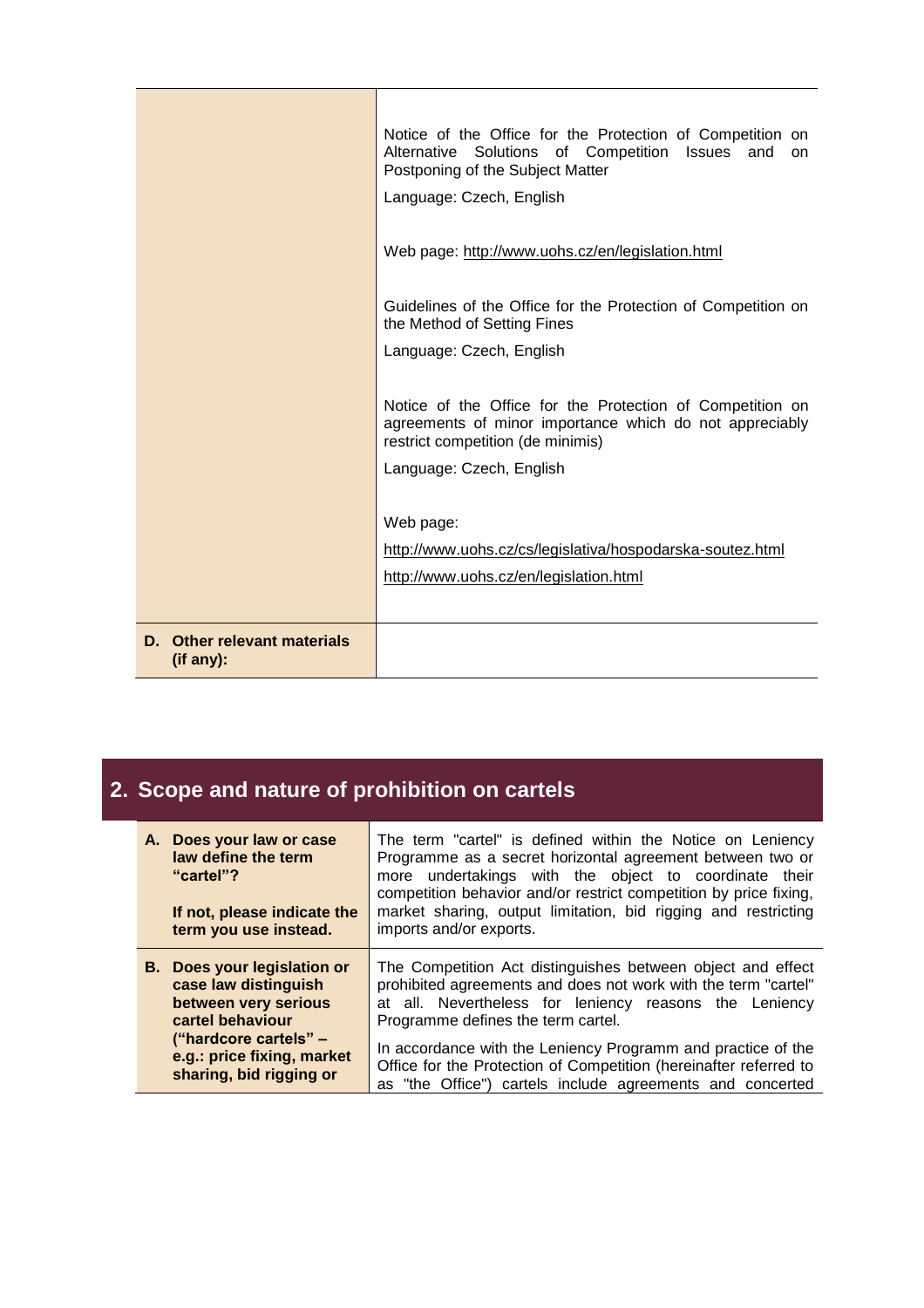|      | production or sales<br>quotas <sup>1</sup> ) and other types                                       | practices on price-fixing, market-sharing, the allocation of<br>customers and bid rigging.                                                                                                                                                                                             |
|------|----------------------------------------------------------------------------------------------------|----------------------------------------------------------------------------------------------------------------------------------------------------------------------------------------------------------------------------------------------------------------------------------------|
|      | of "cartels"?                                                                                      | All the other horizontal agreements with the effect of restriction<br>of competition but without the object to restrict competition are<br>considered to be infringements but are assessed as less<br>serious than cartels.                                                            |
|      |                                                                                                    | Therefore, the Office differs between cartels and other<br>prohibited horizontal agreements and does not distinguish<br>between two types of cartels "classic cartels" and "hard core<br>cartels".                                                                                     |
|      | C. Scope of the prohibition<br>of hardcore cartels:                                                | There is no special exception regarding cartels in any specific<br>sector or industry.                                                                                                                                                                                                 |
|      |                                                                                                    | Theoretically, there is only general defence pursuant to the<br>article 3 (4) of the Act, which is extremely improbable with<br>regard to hardcore cartels and so far the Office does not have<br>any relevant experience of successful application of this<br>defence in cartel case. |
|      | D. Is participation in a<br>hardcore cartel illegal<br>per se?                                     | Yes.                                                                                                                                                                                                                                                                                   |
| E. . | Is participation in a                                                                              | In the Czech Republic combined system is applied.                                                                                                                                                                                                                                      |
|      | hardcore cartel a civil or<br>administrative or<br>criminal offence, or a<br>combination of these? | Cartel itself is an administrative offence for which the<br>undertaking is held liable. In addition pursuant to Criminal Code<br>natural person can be sanctioned for committing crime by<br>concluding cartel.                                                                        |

### **3. Investigating institution(s)**

| A. Name of the agency,<br>which investigates<br>cartels: | Office for the Protection of Competition<br>Úřad pro ochranu hospodářské soutěže                                 |
|----------------------------------------------------------|------------------------------------------------------------------------------------------------------------------|
| <b>B.</b> Contact details of the<br>agency:              | Office for the Protection of Competition<br>Úřad pro ochranu hospodářské soutěže<br>třída Kpt. Jaroše 7          |
|                                                          | 604 55 Brno<br>Czech Republic                                                                                    |
|                                                          | e-mail: roman.pliska@compet.cz; andrea.billova@compet.cz<br>Phone numbers:<br>Operator<br>Tel.: +420 542 167 111 |

 $\frac{1}{1}$ In some jurisdictions these types of cartels – and possibly some others – are regarded as particularly serious violations. These types of cartels are generally referred to as "hardcore cartels". Hereinafter this terminology is used.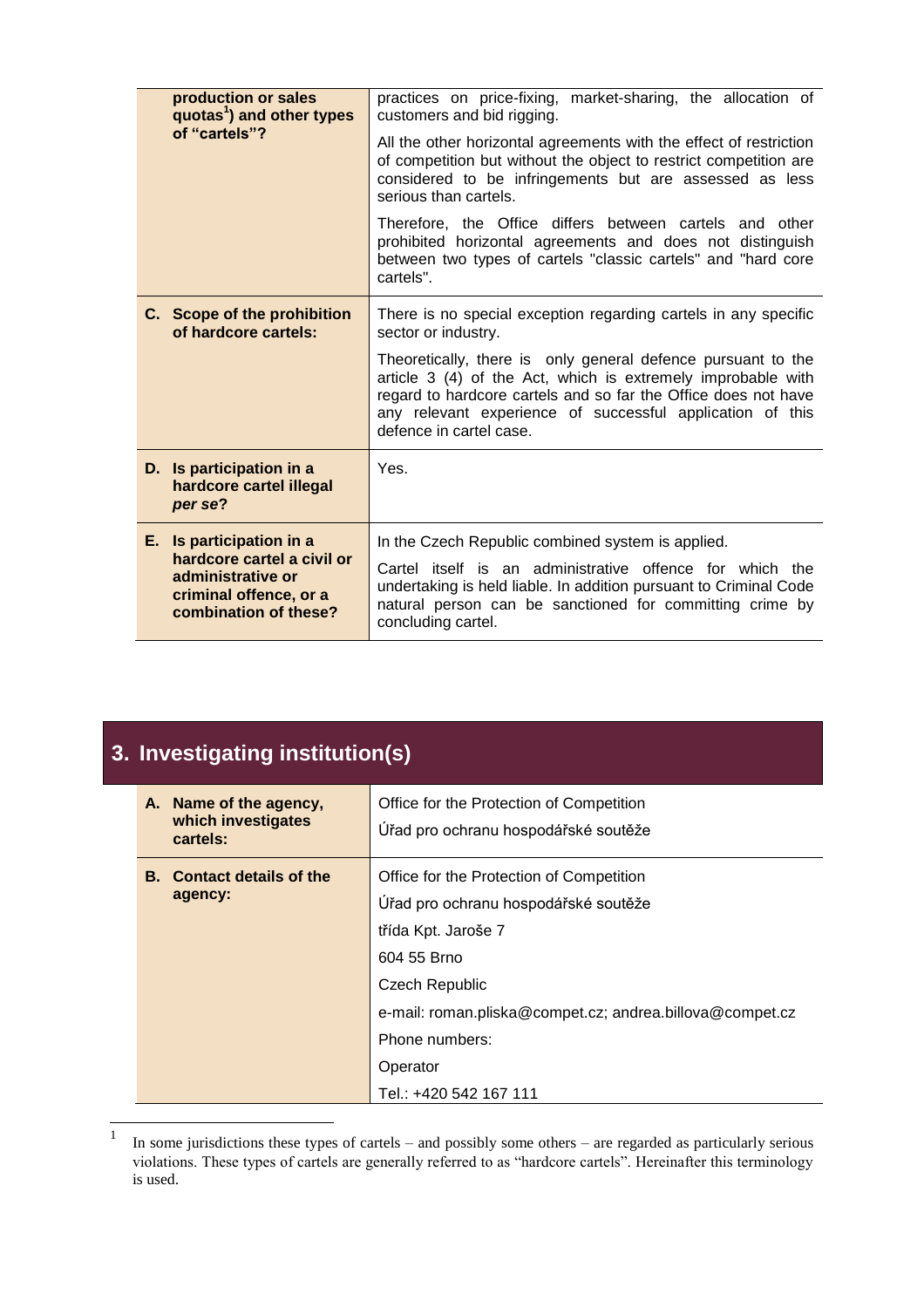|                                                                                                                                                                          | Fax: +420 542 167 112                                                    |
|--------------------------------------------------------------------------------------------------------------------------------------------------------------------------|--------------------------------------------------------------------------|
|                                                                                                                                                                          | International Unit                                                       |
|                                                                                                                                                                          | Tel.: +420 542 167 138                                                   |
|                                                                                                                                                                          | Fax: +420 542 167 117                                                    |
|                                                                                                                                                                          | Press Officer                                                            |
|                                                                                                                                                                          | Tel.:+420 542 167 225                                                    |
| C. Information point for                                                                                                                                                 | Office for the Protection of Competition                                 |
| potential complainants:                                                                                                                                                  | Úřad pro ochranu hospodářské soutěže.                                    |
|                                                                                                                                                                          | Address: třída Kpt. Jaroše 7, 604 55 Brno                                |
|                                                                                                                                                                          | e-mail: roman.pliska@compet.cz; andrea.billova@compet.cz                 |
|                                                                                                                                                                          | Tel: 542 167 111, Fax: 542 167 112                                       |
|                                                                                                                                                                          | Web: http://www.uohs.cz/cs/uvodni-stranka.html (in Czech and<br>English) |
| <b>D.</b> Contact point where<br>complaints can be                                                                                                                       | Complaints can be submitted in written form in the following<br>ways:    |
| lodged:                                                                                                                                                                  | Personally: třída Kpt. Jaroše 7, 604 55 Brno                             |
|                                                                                                                                                                          | Office hours: Monday-Friday: 8.00am-2.00pm                               |
|                                                                                                                                                                          | Via post: třída Kpt. Jaroše 7, 604 55 Brno                               |
|                                                                                                                                                                          | Via e-mail: posta@compet.cz                                              |
|                                                                                                                                                                          | Via fax: 542 167 112                                                     |
| E. Are there other<br>authorities which may<br>assist the investigating<br>agency? If yes, please<br>name the authorities and<br>the type of assistance<br>they provide. | No.                                                                      |

| 4. Decision-making institution(s) <sup>2</sup>                |                |
|---------------------------------------------------------------|----------------|
| A. Name of the agency<br>making decisions in<br>cartel cases: | $\blacksquare$ |
| <b>B.</b> Contact details of the<br>agency:                   |                |
| C. Contact point for<br>questions and                         | ۰              |

 $\sqrt{2}$ <sup>2</sup> Meaning: institution taking a decision on the merits of the case (e.g. prohibition decision, imposition of fine, etc.)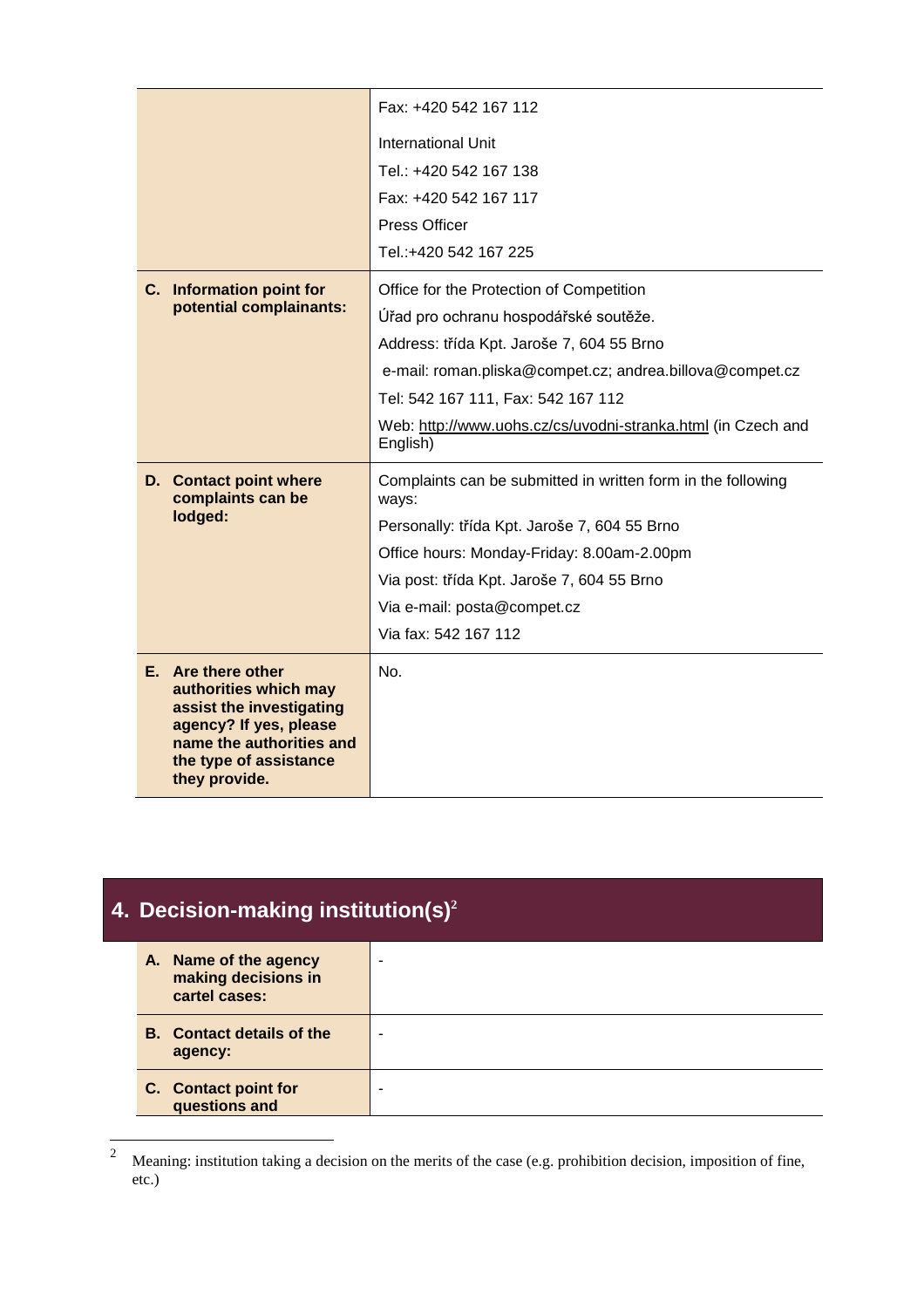| consultations:                                                                                                                |                |
|-------------------------------------------------------------------------------------------------------------------------------|----------------|
| D. Describe the role of the<br>investigating agency in<br>the process leading to<br>the sanctioning of the<br>cartel conduct. | $\blacksquare$ |
| E. What is the role of the<br>investigating agency if<br>cartel cases belong<br>under criminal<br>proceedings?                | $\blacksquare$ |

# **5. Handling complaints and initiation of proceedings**

| A. Basis for initiating<br>investigations in cartel<br>cases:                                                                                                                        | The Office initiates the investigation ex officio on the basis of<br>a complaint, leniency application, market studies or publicly<br>available information.                                                                                                                                                                                                                                                                                                                                                                                                                                                      |
|--------------------------------------------------------------------------------------------------------------------------------------------------------------------------------------|-------------------------------------------------------------------------------------------------------------------------------------------------------------------------------------------------------------------------------------------------------------------------------------------------------------------------------------------------------------------------------------------------------------------------------------------------------------------------------------------------------------------------------------------------------------------------------------------------------------------|
| <b>B.</b> Are complaints required<br>to be made in a specific<br>form (e.g. by phone, in<br>writing, on a form, etc.)?                                                               | Complaints can be submitted in any form (in writing,<br>electronic form or orally in the record).                                                                                                                                                                                                                                                                                                                                                                                                                                                                                                                 |
| C. Legal requirements for<br>lodging a complaint<br>against a cartel:                                                                                                                | None.                                                                                                                                                                                                                                                                                                                                                                                                                                                                                                                                                                                                             |
| D. Is the investigating<br>agency obliged to take<br>action on each complaint<br>that it receives or does it<br>have discretion in this<br>respect?                                  | Pursuant to Article 21 (2) of the Competition Act the Office<br>may decide not to initiate a proceeding ex officio after a<br>preliminary consideration of the case pursuant to Article<br>20(1a), unless there is a public interest in its proceeding. The<br>Office shall consider particularly the nature of the conduct<br>subject to investigation and the manner of its execution,<br>significance of the relevant market and the number of affected<br>consumers. The Office shall make a written record of not<br>initiating the proceeding where it shall state why the<br>proceeding was not initiated. |
| E. If the agency intends not<br>to pursue a complaint, is it<br>required to adopt a<br>decision addressed to the<br>complainant explaining its<br>reasons?                           | The Office does not adopt any decision in this matter.<br>Nevertheless the Office informs applicants in written form<br>about not pursuing complaint where it explains the reasons.                                                                                                                                                                                                                                                                                                                                                                                                                               |
| F. Is there a time limit<br>counted from the date of<br>receipt of a complaint by<br>the competition agency<br>for taking the decision on<br>whether to investigate or<br>reject it? | No.                                                                                                                                                                                                                                                                                                                                                                                                                                                                                                                                                                                                               |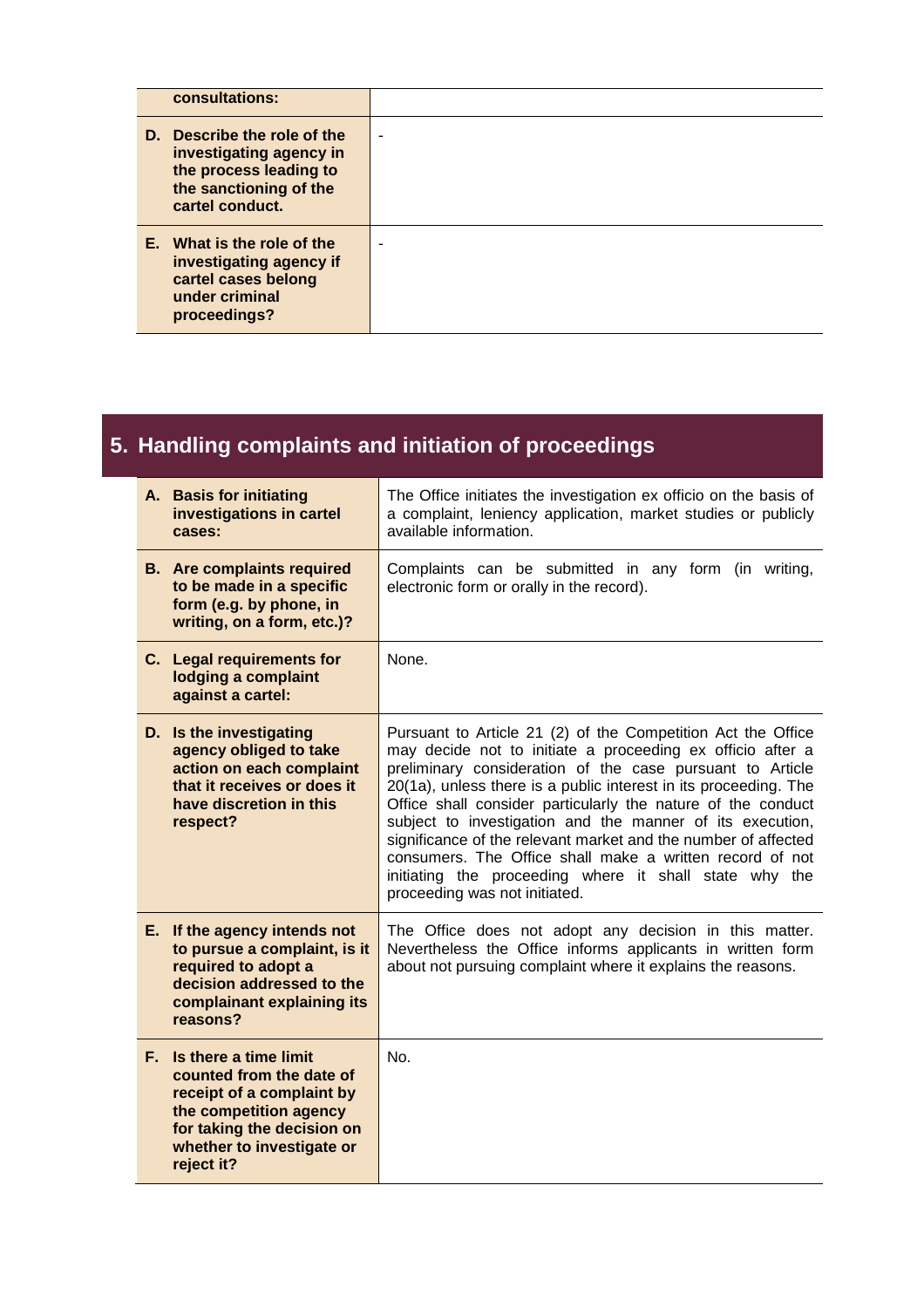## **6. Leniency policy<sup>3</sup>**

|    | A. What is the official name<br>of your leniency policy<br>(if any)?                                                                                                                                                                                | Leniency Programme<br>http://www.uohs.cz/en/competition/antitrust/new-leniency-<br>programme.html                                                                                                                                                                                                                                                                                                                                                                                                   |
|----|-----------------------------------------------------------------------------------------------------------------------------------------------------------------------------------------------------------------------------------------------------|-----------------------------------------------------------------------------------------------------------------------------------------------------------------------------------------------------------------------------------------------------------------------------------------------------------------------------------------------------------------------------------------------------------------------------------------------------------------------------------------------------|
|    | <b>B.</b> Does your jurisdiction<br>offer full leniency as well<br>as partial leniency (i.e.<br>reduction in the<br>sanction / fine),<br>depending on the case?                                                                                     | The Office provides both full leniency (immunity from fines) and<br>partial leniency (reduction of fines).                                                                                                                                                                                                                                                                                                                                                                                          |
|    | C. Who is eligible for full<br>leniency?                                                                                                                                                                                                            | An undertaking, participating in a cartel, can be eligible for full<br>immunity from fine if such undertaking is the first one to provide<br>the Office with relevant information on the existence of the<br>cartel of which the Office has by then not been aware, or on the<br>existence of which the Office has been informed but has not<br>been able to acquire sufficient amount of uncontestable<br>evidence from other sources. The full immunity is available only<br>for one undertaking. |
| D. | Is eligibility for leniency<br>dependent on the<br>enforcing agency having<br>either no knowledge of<br>the cartel or insufficient<br>knowledge of the cartel<br>to initiate an<br>investigation?                                                   | The date when the undertaking submits the application does not<br>matter. The only relevant fact is whether the Office has already<br>conducted a dawn raid and/or the amount/nature of evidence<br>that the Office posses at the time of leniency application.                                                                                                                                                                                                                                     |
|    | In this context, is the<br>date (the moment) at<br>which participants in the<br>cartel come forward with<br>information (before or<br>after the opening of an<br>investigation) of any<br>relevance for the<br>outcome of leniency<br>applications? |                                                                                                                                                                                                                                                                                                                                                                                                                                                                                                     |
|    | E. Who can be a<br>beneficiary of the<br>leniency program<br>(individual /<br>businesses)?                                                                                                                                                          | Undertakings which can be represented either by individual or<br>also by businesses.<br>Natural persons can benefit from the leniency programme within<br>criminal proceedings from leniency applied by an undertaking.                                                                                                                                                                                                                                                                             |

 $\frac{1}{3}$ For the purposes of this template the notion of 'leniency' covers both full leniency and a reduction in the sanction or fines. Moreover, for the purposes of this template terms like 'leniency' 'amnesty' and 'immunity' are considered as synonyms.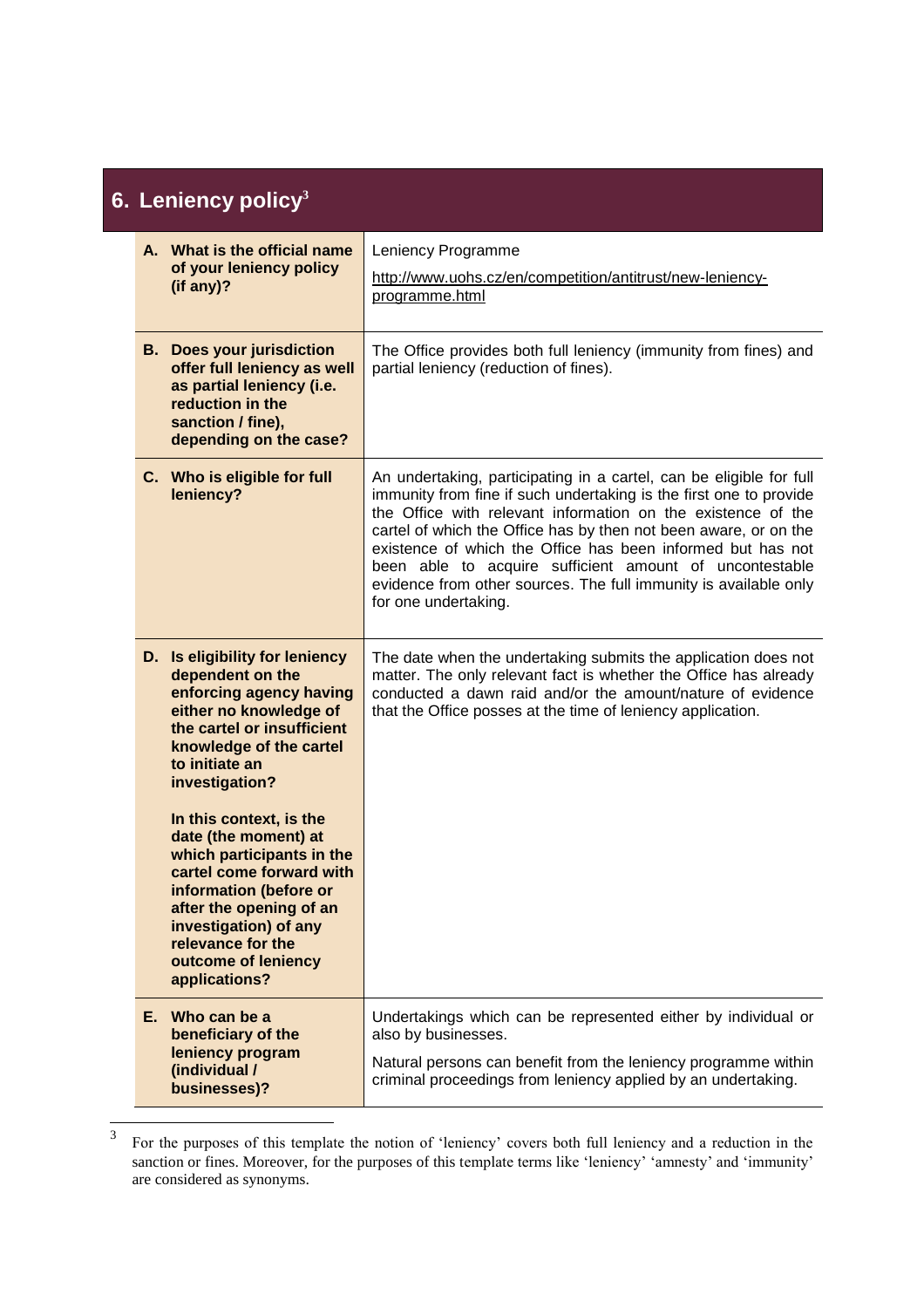| F. What are the conditions<br>of availability of full<br>leniency:                                                                | The Office will grant the undertaking, which admits its<br>involvement in the alleged cartel (hereinafter referred to as "the<br>applicant"), immunity from any fine which would otherwise be<br>imposed if:                                                                                                                                                                                                                                                                                                                                                                       |
|-----------------------------------------------------------------------------------------------------------------------------------|------------------------------------------------------------------------------------------------------------------------------------------------------------------------------------------------------------------------------------------------------------------------------------------------------------------------------------------------------------------------------------------------------------------------------------------------------------------------------------------------------------------------------------------------------------------------------------|
|                                                                                                                                   | The undertaking:                                                                                                                                                                                                                                                                                                                                                                                                                                                                                                                                                                   |
|                                                                                                                                   | a) is the first one to submit evidence which in the Office's view,<br>at the time it evaluates the application, will enable it to carry out<br>targeted inspections in connection with an alleged cartel;<br>relevancy of these information is evaluated by the Office and<br>the Office have not, at the time of the application, already had<br>sufficient evidence to adopt an inspections decision/seek a<br>court warrant for an inspection or have not already carried out<br>an inspection in connection with the alleged cartel arrangement,<br>(called<br>Leniency<br>1A) |
|                                                                                                                                   | or                                                                                                                                                                                                                                                                                                                                                                                                                                                                                                                                                                                 |
|                                                                                                                                   | is the first to submit evidence regarding alleged cartel that the<br>Office has not acquired yet and which enables the Office to<br>legally prove the cartel and the Office has not have enough<br>evidence to prove the cartel at the time of submission of the<br>application. Relevancy of these information and evidence is<br>evaluted by the Office. (called Leniency 1B).                                                                                                                                                                                                   |
|                                                                                                                                   | b) has to admit its participation in the cartel                                                                                                                                                                                                                                                                                                                                                                                                                                                                                                                                    |
|                                                                                                                                   | c) no other immunity has not been granted regarding the cartel<br>submitted within the application                                                                                                                                                                                                                                                                                                                                                                                                                                                                                 |
|                                                                                                                                   | d) has to fully cooperate with the Office in the course of the<br>whole proceedings                                                                                                                                                                                                                                                                                                                                                                                                                                                                                                |
|                                                                                                                                   | e) did not coerced others to participate in the cartel.                                                                                                                                                                                                                                                                                                                                                                                                                                                                                                                            |
| G. What are the conditions<br>of availability of partial<br>leniency (such as<br>reduction of sanction /<br>fine / imprisonment): | The undertaking<br>a) has to submit evidence that has significant added value to<br>the evidence which is already in the possesion of the Office.<br>(especially evidence that enables to prove longer duration of the<br>cartel, to sanction other undertakings, to prove that cartel                                                                                                                                                                                                                                                                                             |
|                                                                                                                                   | covered other markets etc.)                                                                                                                                                                                                                                                                                                                                                                                                                                                                                                                                                        |
|                                                                                                                                   | b) has to admit its participation in the cartel                                                                                                                                                                                                                                                                                                                                                                                                                                                                                                                                    |
|                                                                                                                                   | c) has to fully cooperate with the Office during the whole<br>proceedings                                                                                                                                                                                                                                                                                                                                                                                                                                                                                                          |
|                                                                                                                                   | d) did not coerced others to participate in the cartel                                                                                                                                                                                                                                                                                                                                                                                                                                                                                                                             |
| H. Obligations for the<br>beneficiary after the<br>leniency application has                                                       | Both immunity and leniency applicants have to put an end to<br>their action pursuant to the prohibited agreement at the latest in<br>the moment of provision of the relevant information.                                                                                                                                                                                                                                                                                                                                                                                          |
| been accepted:                                                                                                                    | Applicants are obliged to:                                                                                                                                                                                                                                                                                                                                                                                                                                                                                                                                                         |
|                                                                                                                                   | a) not to disclose any information regarding the application                                                                                                                                                                                                                                                                                                                                                                                                                                                                                                                       |
|                                                                                                                                   | b) submit all evidence regarding the cartel to the Office                                                                                                                                                                                                                                                                                                                                                                                                                                                                                                                          |
|                                                                                                                                   | c) submit only true, complete and accurate information                                                                                                                                                                                                                                                                                                                                                                                                                                                                                                                             |
|                                                                                                                                   | d) cooperate fully and genuinely with the Office                                                                                                                                                                                                                                                                                                                                                                                                                                                                                                                                   |
|                                                                                                                                   | e) not to destroy any evidence (not even after they start to<br>consider the submission of the application)                                                                                                                                                                                                                                                                                                                                                                                                                                                                        |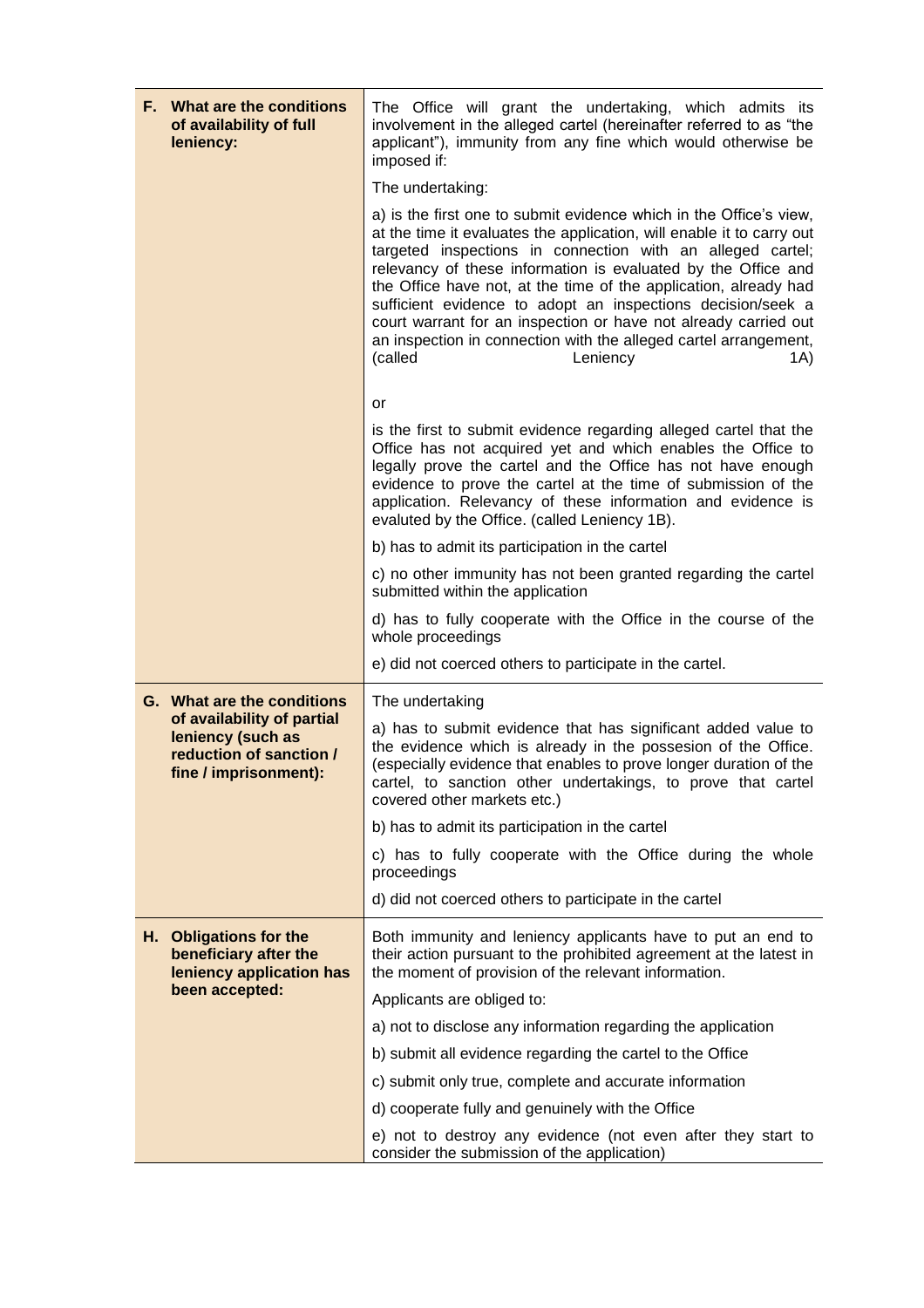|    |                                                                                                                                                                                                                                                        | f) enable its employees for interviews                                                                                                                                                                                                                                                                                                                                                                                                                                                                                                                                                                                                                                                                                                                                                                                                                                                                                                                                                                                                                                                                                                                                                                                                                               |
|----|--------------------------------------------------------------------------------------------------------------------------------------------------------------------------------------------------------------------------------------------------------|----------------------------------------------------------------------------------------------------------------------------------------------------------------------------------------------------------------------------------------------------------------------------------------------------------------------------------------------------------------------------------------------------------------------------------------------------------------------------------------------------------------------------------------------------------------------------------------------------------------------------------------------------------------------------------------------------------------------------------------------------------------------------------------------------------------------------------------------------------------------------------------------------------------------------------------------------------------------------------------------------------------------------------------------------------------------------------------------------------------------------------------------------------------------------------------------------------------------------------------------------------------------|
| L. | Are there formal<br>requirements to make a<br>leniency application?                                                                                                                                                                                    | The application can be submitted in written form and also orally.                                                                                                                                                                                                                                                                                                                                                                                                                                                                                                                                                                                                                                                                                                                                                                                                                                                                                                                                                                                                                                                                                                                                                                                                    |
|    | J. Are there distinct<br>procedural steps within<br>the leniency program?                                                                                                                                                                              | Yes, conditional immunity/reduction of fine is granted after the<br>necessary criteria are met and the final immunity/reduction is<br>granted by the final decision if the applicant fullfills also all other<br>criteria, especially full and genuine cooperation with the Office<br>in the course of the whole proceedings.                                                                                                                                                                                                                                                                                                                                                                                                                                                                                                                                                                                                                                                                                                                                                                                                                                                                                                                                        |
|    | K. At which time during the<br>application process is<br>the applicant given<br>certainty with respect to<br>its eligibility for<br>leniency, and how is this<br>done?                                                                                 | Immediately after the Office assesses the application and all the<br>conditions are met, the conditional immunity/reduction is<br>granted by the Office.                                                                                                                                                                                                                                                                                                                                                                                                                                                                                                                                                                                                                                                                                                                                                                                                                                                                                                                                                                                                                                                                                                             |
|    | L. What is the legal basis<br>for the power to agree to<br>grant leniency? Is<br>leniency granted on the<br>basis of an agreement or<br>is it laid down in a<br>(formal) decision? Who<br>within the agency<br>decides about leniency<br>applications? | Granting of leniency is mentioned within individual points in<br>Article 22ba of the Act. In addition, detailed information can be<br>found in leniency programme which is accessible on the website<br>of the Office.<br>http://www.uohs.cz/en/competition/antitrust/new-<br>Web<br>page:<br>leniency-programme.html<br>Languages: Czech, English                                                                                                                                                                                                                                                                                                                                                                                                                                                                                                                                                                                                                                                                                                                                                                                                                                                                                                                   |
|    | M. Does your legislation<br>have a marker system?<br>If yes, please describe it.                                                                                                                                                                       | Yes, marker system is defined in the leniency programme in the<br>following way:<br>An undertaking wishing to make an application for immunity<br>may initially apply for a "marker" which protects an applicant's<br>place in the queue for a given period of time and allows it to<br>gather the necessary information and evidence in order to meet<br>the relevant evidential threshold for immunity as agreed with the<br>Office. To be eligible for a marker, the applicant has to provide<br>the Office with its name and address as well as information<br>concerning the parties to the alleged cartel, the affected product<br>and geography market, the duration of alleged cartel and the<br>nature of the alleged cartel conduct. An undertaking applying for<br>immunity from fine should justify an application for a "marker".<br>If the marker is granted, the Office determines the period within<br>which the applicant has to complete the marker by submitting<br>the information required to meet the relevant evidential<br>threshold for immunity. If the applicant performs the marker<br>within the set period, the information and evidence provided will<br>be deemed to have been submitted on the date when the<br>marker was granted. |
|    | N. Does the system provide<br>for any extra credit <sup>4</sup> for                                                                                                                                                                                    | If the undertaking in the application discloses another cartel it is<br>assessed as a separate leniency application.                                                                                                                                                                                                                                                                                                                                                                                                                                                                                                                                                                                                                                                                                                                                                                                                                                                                                                                                                                                                                                                                                                                                                 |

 $\frac{1}{4}$ Also known as: "leniency plus", "amnesty plus" or "immunity plus". This category covers situations where a leniency applicant, in order to get as lenient treatment as possible in a particular case, offers to reveal information about participation in another cartel distinct from the one which is the subject of its first leniency application.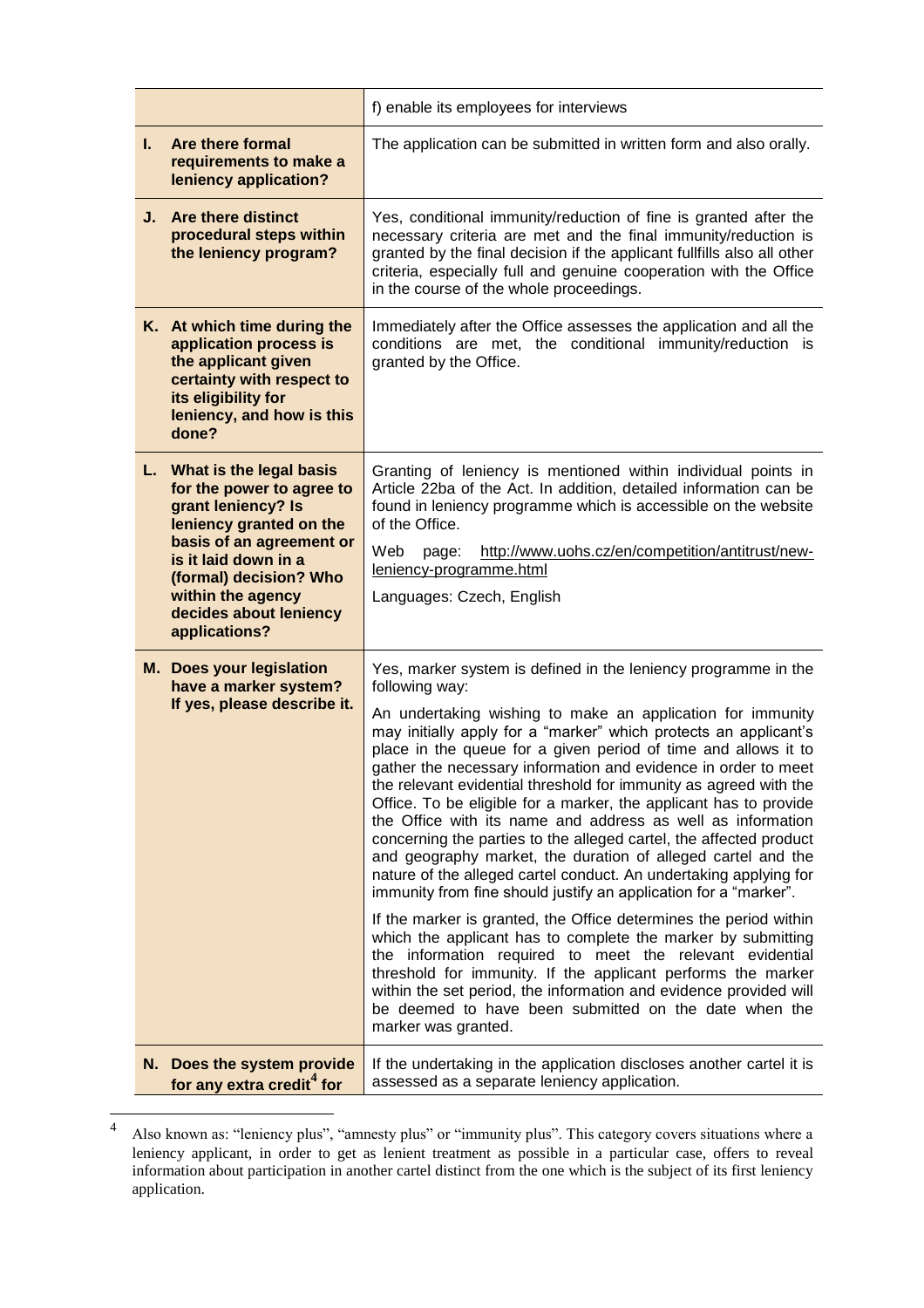| disclosing additional<br>violations?                                                                                                                                                                                        |                                                                                                                                                                                                                                                                                                                                                                                                                                                                                                                                                                                                                                                             |
|-----------------------------------------------------------------------------------------------------------------------------------------------------------------------------------------------------------------------------|-------------------------------------------------------------------------------------------------------------------------------------------------------------------------------------------------------------------------------------------------------------------------------------------------------------------------------------------------------------------------------------------------------------------------------------------------------------------------------------------------------------------------------------------------------------------------------------------------------------------------------------------------------------|
| O. Is the agency required to<br>keep the identity of the<br>beneficiary confidential?<br>If yes, please elaborate.                                                                                                          | No. The identity of the beneficiary is always disclosed in the<br>final decision at the latest.                                                                                                                                                                                                                                                                                                                                                                                                                                                                                                                                                             |
| P. Is there a possibility of<br>appealing an agency's<br>decision rejecting a<br>leniency application?                                                                                                                      | It is not possible to appeal the rejection of leniency application.<br>However, the undertaking has the possibility to appeal the final<br>decision of the Office when it comes into force.                                                                                                                                                                                                                                                                                                                                                                                                                                                                 |
| Q. Contact point where a<br>leniency application can<br>be lodged:                                                                                                                                                          | the postal address: třída Kapitána Jaroše 7, 604 55<br>1.<br><b>Brno</b><br>2.<br>the e-mail address: leniency@compet.cz (exclusively<br>for leniency applications), or e-mail address posta@compet.cz<br>3.<br>recorded oral submission of application (we recommend<br>to arrange the meeting in advance by phone)<br>Date and time of the submission of application will be recorded.<br>Consultation on the Leniency Programme is possible (also<br>anonymously) at the following telephone numbers:<br>Mgr. Igor Pospíšil: + 420 542 167 216<br>o<br>Mgr. Ing. Kamil Nejezchleb: + 420 542 167 284<br>o<br>Ing. Lenka Štaflová: + 420 542 167 308<br>o |
| R. Does the policy address<br>the possibility of<br>leniency being revoked?<br>If yes, describe the<br>circumstances where<br>revocation would occur.<br>Can an appeal be made<br>against a decision to<br>revoke leniency? | Leniency is not granted in all cases in which the undertaking<br>does not fullfill all necessary conditions. The undertaking has<br>the possibility to appeal the decision in which the leniency is<br>revoked. The Office has no experience so far with revoking<br>leniency application in the final decision.                                                                                                                                                                                                                                                                                                                                            |
| S. Does your policy allow<br>for "affirmative<br>leniency", that is the<br>possibility of the agency<br>approaching potential<br>leniency applicants?                                                                       | Application itself must be in any case at first submitted by<br>applicant and the Office has no power to force anybody to<br>submit leniency application. The applicant has the right to<br>submit hypothetical application where no names and markets<br>are revealed, consult it with the Office and eventually afterwards<br>submit full application. The Office also enables informal<br>consultations regarding potential application.                                                                                                                                                                                                                 |
| T. Does your authority<br>have rules to protect<br>leniency material from<br>disclosure? If yes,<br>please elaborate.                                                                                                       | Pursuant to the Article 21c of the Competition Act leniency<br>materials are kept outside of the administrative file until the<br>Statement of Objections is issued by the Office. After the<br>Statement of Objections the leniency materials are included into<br>the administrative file. However, they are excluded from the<br>provision of access to the file. Such parts of the file can be<br>inspected only by the parties to the proceedings or their<br>representatives.                                                                                                                                                                         |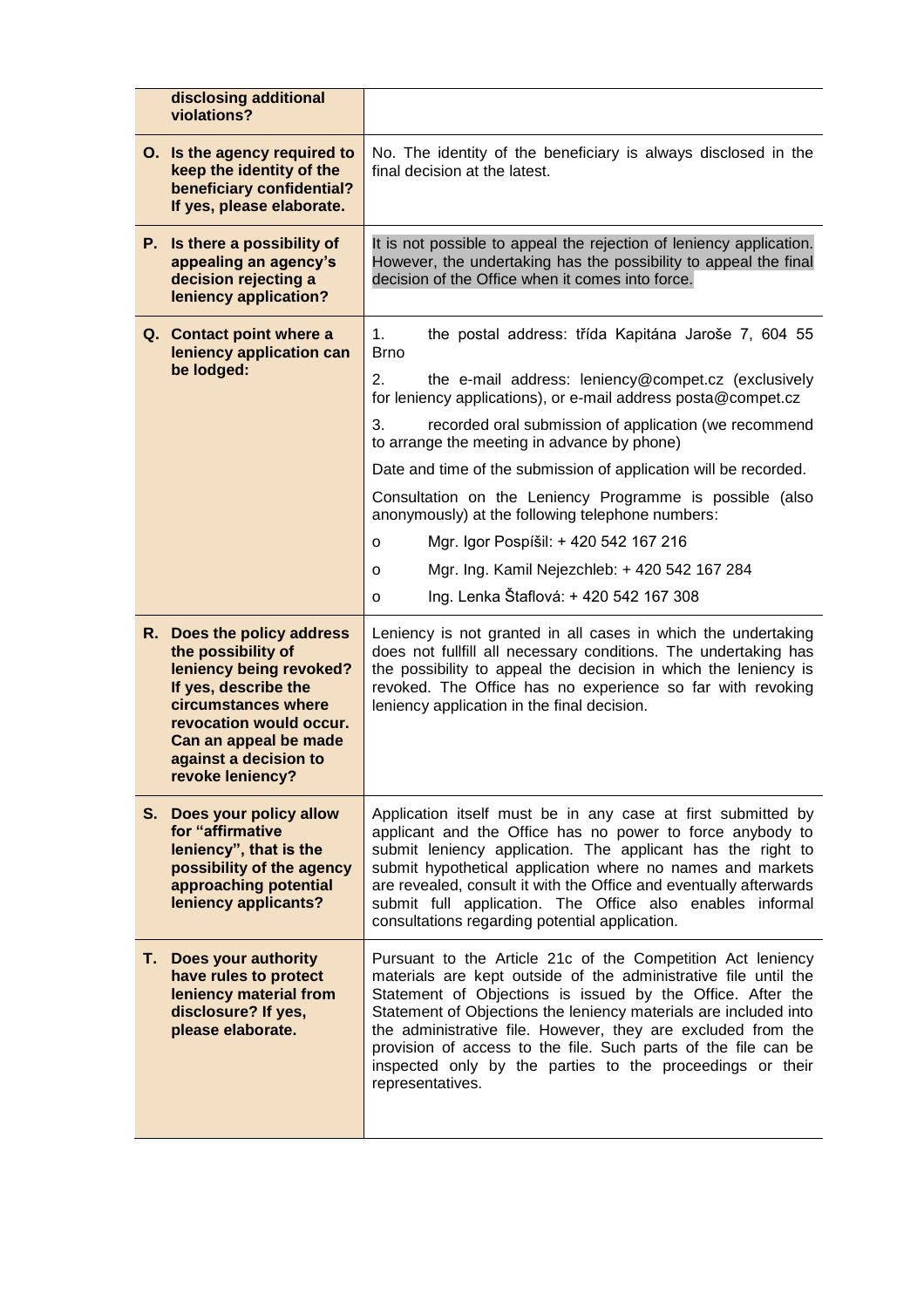### **7. Settlement**

| А. | <b>Does your competition</b><br>regime allow settlement?<br>If yes, please indicate its<br>public availability (link to the<br>relevant rules, guidelines,<br>etc.].                                                                                           | settlement procedure was<br>Yes. the<br>enacted into the<br>Compeition<br>Article<br>22ba<br>Act,<br>(http://www.uohs.cz/en/legislation.html)<br>by the amendment<br>approved in 2012.<br>The Office has also issued a guidance document, Notice on<br>Settlement<br>the<br>Procedure<br>(http://www.uohs.cz/en/legislation.html).                                                                                                                                                                                                                                                                                                                                     |
|----|----------------------------------------------------------------------------------------------------------------------------------------------------------------------------------------------------------------------------------------------------------------|------------------------------------------------------------------------------------------------------------------------------------------------------------------------------------------------------------------------------------------------------------------------------------------------------------------------------------------------------------------------------------------------------------------------------------------------------------------------------------------------------------------------------------------------------------------------------------------------------------------------------------------------------------------------|
|    | <b>B.</b> Which types of restrictive<br>agreements are eligible for<br>settlement [e.g. hardcore<br>cartels, other types of cartels,<br>vertical agreements only ]?                                                                                            | Restrictive cartel agreements, vertical agreements, abuse of<br>dominance or infringement of merger provisions can be eligible<br>for setllement procedure.                                                                                                                                                                                                                                                                                                                                                                                                                                                                                                            |
|    | C. What is the reward of the<br>settlement for the parties?                                                                                                                                                                                                    | If all legally set requirements are fulfilled the fine imposed on<br>the party to the administrative proceedings can be reduced by<br>up to 20 %.                                                                                                                                                                                                                                                                                                                                                                                                                                                                                                                      |
|    | D. May a reduction for settling<br>be cumulated with a leniency<br>reward?                                                                                                                                                                                     | Yes the settlement procedure and the related fine reduction<br>can be cumulated with the Leniency type B which can be<br>granted to the undertaking that is not the first one to notify the<br>Office about the anticompetitive conduct. Such undertkaings<br>may obtain up to 50% reduction of the fine if they submitt<br>sufficient evidence to help to prove the cartel.                                                                                                                                                                                                                                                                                           |
|    | E. List the criteria (if there is<br>any) determining the cases<br>which are suitable for<br>settlement.                                                                                                                                                       | No further criteria for specific cases (sectors or markets) has<br>been set. The Office shall reduce the fine if the undertaking<br>admits liability for the administrative offence and if the Office<br>considers such sanction to be sufficient with resepct to the<br>specific nature and seriousness of the administrative offense.<br>The decision whether to acept the application for the<br>settlement procedure in particular cases is in a full discretion of<br>the Office which reviews the applications on case by case<br>basis.                                                                                                                         |
|    | F. Describe briefly the system<br>[who can initiate settlement -<br>your authority or the parties,<br>whether your authority is<br>obliged to settle if the parties<br>initiate, in which stage of the<br>investigation settlement may<br>be initiated, etc.]. | The Office initiates a consultation to determine the interest of<br>the parties to the proceedings for application for the settlement.<br>If the parties are interested the settlement procedure is initiated<br>by the Office and a series of oral hearing is held. The Office<br>than issues a brief Statement of Objections. Within legaly set<br>time limit parties send official application for the reduction of<br>the fine. The Office issues a brief final decision.<br>The Office may refrain from the settlement procedure any time<br>and continue in conducting the infringment proceedings.<br>In order to achieve maximum procedural savings the Office |
|    |                                                                                                                                                                                                                                                                | initiates the settlement procedure as soon as the evidence<br>provide sufficient idea of the administrative offence and the<br>related liability.                                                                                                                                                                                                                                                                                                                                                                                                                                                                                                                      |
|    | F. Describe the procedural<br>efficiencies of your                                                                                                                                                                                                             | Main procedural efficiencies include in particular shorter length<br>of proceedings, brief Statement of Objections and the final                                                                                                                                                                                                                                                                                                                                                                                                                                                                                                                                       |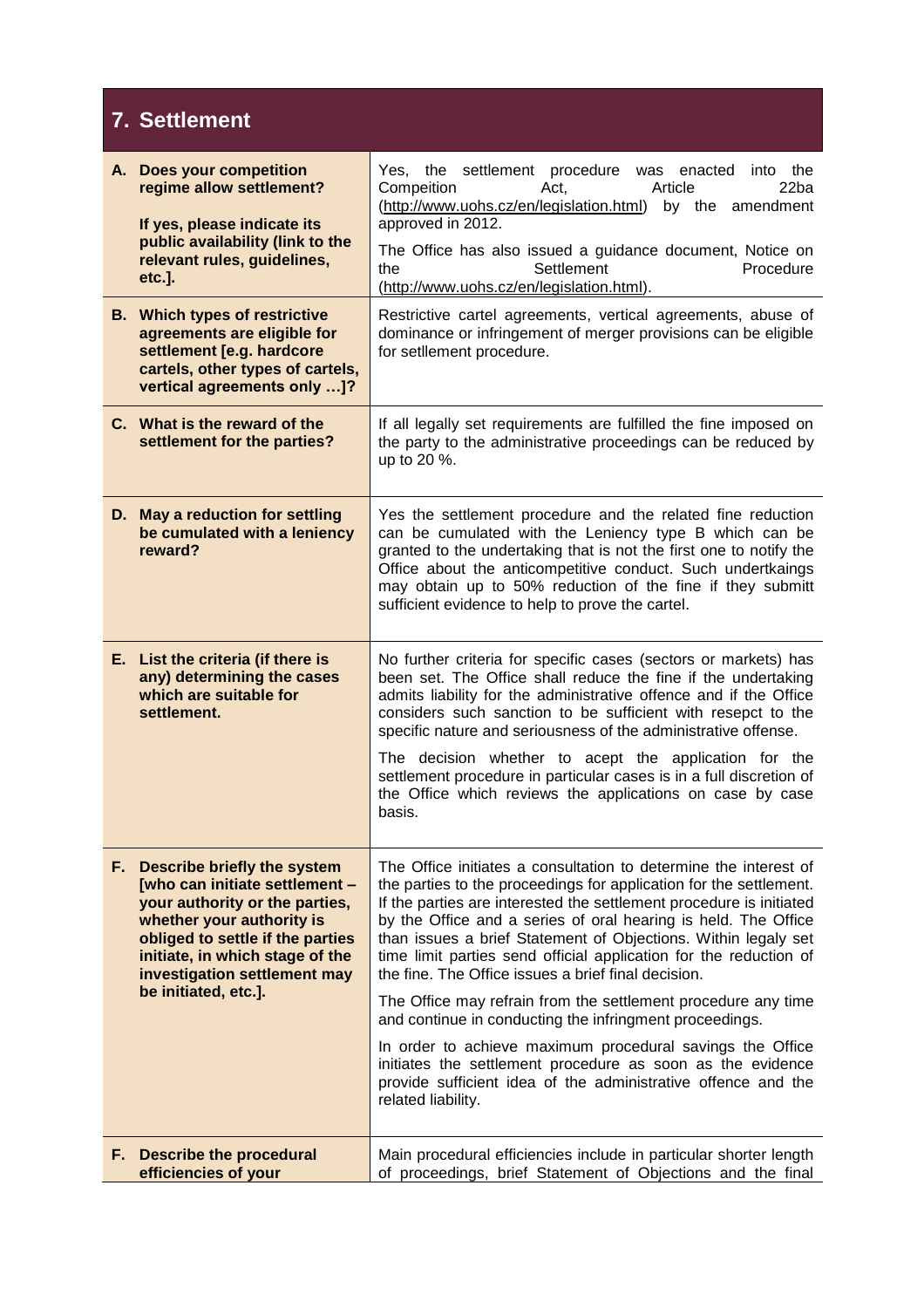| settlement system [e.g.<br>shorter decision, etc.].                                                    | decision and related overall savings of human and financial<br>resources due to the shorter proceedings and the absence of<br>subsequent judicial review. |
|--------------------------------------------------------------------------------------------------------|-----------------------------------------------------------------------------------------------------------------------------------------------------------|
| G. Does a settlement necessitate<br>that the parties acknowledge<br>their liability for the violation? | Yes, the party has to acknowledge the liability for the violation<br>and the legal assessment of the matter conducted by the<br>Office.                   |
| H. Is there a possibility for<br>settled parties to appeal a<br>settlement decision at court?          | Yes, the action can be filed against the decision to<br>administrative courts.                                                                            |

#### **8. Commitment**

| A. Does your competition<br>regime allow the possibility of<br>commitment?<br>If yes, please indicate its<br>public availability [link to the<br>relevant rules, guidelines,<br>etc.].                                                                 | Yes, pursuant to the Article 7 (horizontal and vertical<br>agreements) and the Article 11 (abuse of dominant position) of<br>the Competition Act (http://www.uohs.cz/en/legislation.html) the<br>Office may accept commitments submitted by undertakings.                                                                                                                                                                                                                                         |
|--------------------------------------------------------------------------------------------------------------------------------------------------------------------------------------------------------------------------------------------------------|---------------------------------------------------------------------------------------------------------------------------------------------------------------------------------------------------------------------------------------------------------------------------------------------------------------------------------------------------------------------------------------------------------------------------------------------------------------------------------------------------|
| <b>B.</b> Which types of restrictive<br>agreements are eligible for<br>commitment [e.g. hardcore<br>cartels, other types of cartels,<br>vertical agreements only ]?<br>Are there commitments which<br>are excluded from the<br>commitment possibility? | Restrictive horizontal and vertical agreements and abuse of<br>violations<br>dominant<br>posistion<br>represent<br>eligible<br>for<br>commitments.<br>No commitments<br>excluded<br>from<br>the<br>commitment<br>are<br>possibility.                                                                                                                                                                                                                                                              |
| C. List the criteria (if there are<br>any) determining the cases<br>which are suitable for<br>commitment.                                                                                                                                              | No such criteria has been enacted. The Office shall accept the<br>commitments if they are sufficient for restoration of efficient<br>competition, if the harmful effect is eliminated by their fulfilment<br>and the competition infringement did not result in substantial<br>distortion of competition.                                                                                                                                                                                         |
| D. Describe, which types of<br>commitments are available<br>under your competition<br>law.[e.g.: behavioural /<br>structural]                                                                                                                          | Any type of commitments (structural or behavioral) that<br>ensures the efficient competition in the market can be<br>submitted to the Office under the Czech legal framework.                                                                                                                                                                                                                                                                                                                     |
| E. Describe briefly the system<br><b>[who can initiate commitment</b><br>- your authority or the<br>parties, in which stage of the<br>investigation commitment<br>may be initiated, etc.]                                                              | Parties to the proceedings may propose commitments to the<br>Office within the 15 days time limit from the date the Statement<br>of Objections was delivered to them. The Office reviews the<br>submitted commitments and may either accept them and issue<br>a commitment decision or reject the proposal should the<br>commitments be insufficient. The parties are then informed<br>about the rejection of commitments and the Office continues in<br>the conduct of infringement proceedings. |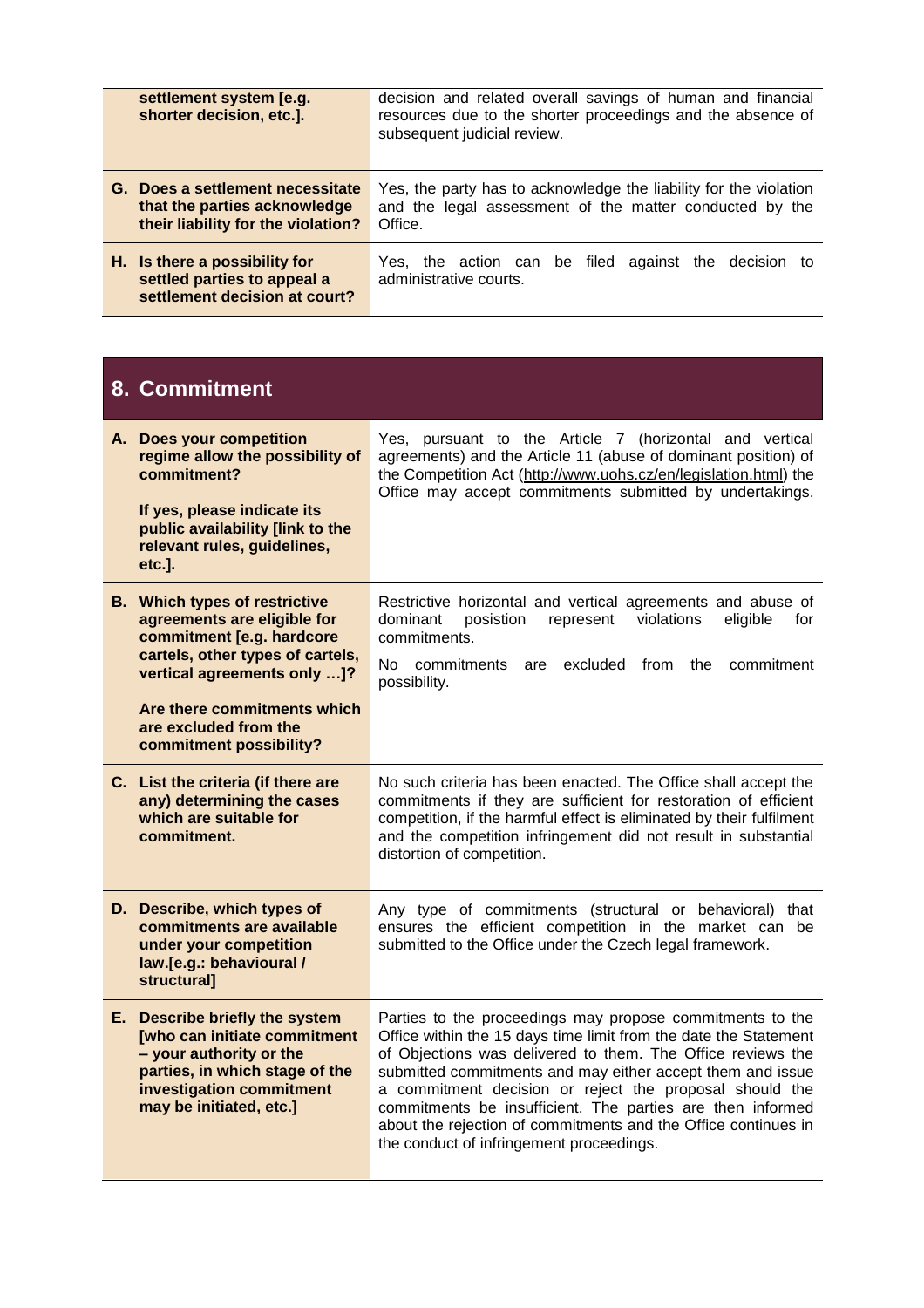| L. | Does a commitment decision<br>necessitate that the parties<br>acknowledge their liability for<br>the violation? | Yes, the parties have to acknowledge the legal qualification of<br>the conduct by the Office and accept the liability.                                                                                                                                                                          |
|----|-----------------------------------------------------------------------------------------------------------------|-------------------------------------------------------------------------------------------------------------------------------------------------------------------------------------------------------------------------------------------------------------------------------------------------|
|    | J. Describe how your authority<br>monitors the parties'<br>compliance to the<br>commitments.                    | On the Office's request party to the proceeding shall be<br>obliged to provide evidence to prove the fulfilment of<br>commitments. If the party does not provide the sufficient<br>answer to such request the Office may consider commitments<br>to be unfulfilled and reopened the proceeding. |
|    | K. Is there a possibility for<br>parties to appeal a<br>commitment decision at<br>court?                        | Yes, the action can be filed against the decision to<br>administrative courts.                                                                                                                                                                                                                  |

## **9. Investigative powers of the enforcing institution(s)<sup>5</sup>**

| A. Briefly describe the<br>investigative measures<br>available to the enforcing<br>agency such as requests<br>for information,<br>searches/raids <sup>°</sup> ,<br>electronic or computer<br>searches, expert opinion,<br>etc. and indicate whether<br>such measures requires<br>a court warrant. | The Office has the following investigative powers:<br>- request for information<br>- market study<br>- dawn raids (every device within business premises can be<br>inspected - computers, mobile phones, printed documents etc.)<br>- power to ask witnesses to testify within the administrative<br>proceedings<br>- order an oral hearing<br>Please note that none of these powers requires court warrant. |
|---------------------------------------------------------------------------------------------------------------------------------------------------------------------------------------------------------------------------------------------------------------------------------------------------|--------------------------------------------------------------------------------------------------------------------------------------------------------------------------------------------------------------------------------------------------------------------------------------------------------------------------------------------------------------------------------------------------------------|
|                                                                                                                                                                                                                                                                                                   |                                                                                                                                                                                                                                                                                                                                                                                                              |
| <b>B.</b> Can private locations,<br>such as residences,<br>automobiles, briefcases<br>and persons be<br>searched, raided or<br>inspected? Does this<br>require authorisation by<br>a court?                                                                                                       | Dawn raid of non-business premises is possible but requires a<br>court warrant.<br>Cars and briefcases can be inspected if found at business<br>premises or used for business purposes without court warrant.                                                                                                                                                                                                |
| C. May evidence not falling<br>under the scope of the<br>authorisation allowing<br>the inspection be seized /<br>used as evidence in<br>another case? If yes,<br>under which<br>circumstances (e.g. is a                                                                                          | No. The Office would need another authorisation for another<br>infringement in such case to be allowed to seize evidence<br>falling outside the scope of its original authorisation.                                                                                                                                                                                                                         |

 5 "Enforcing institutions" may mean either the investigating or the decision-making institution or both.

<sup>&</sup>lt;sup>6</sup> "Searches/raids" means all types of search, raid or inspection measures.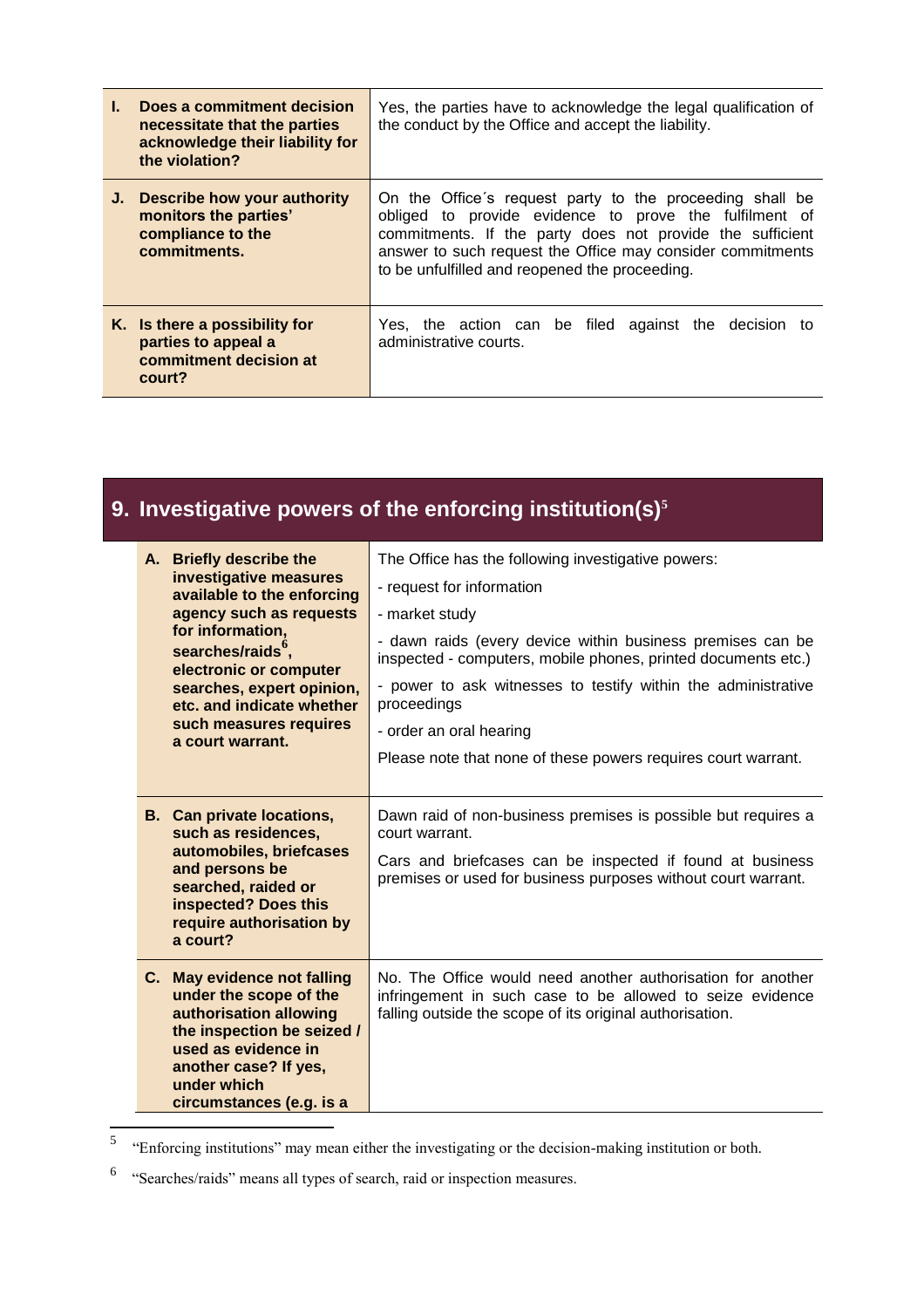| post-search court<br>warrant needed)?                                                                                                                                   |                                                                                                                                                                                                                                                                                                                                                                                                                                                                                                                          |
|-------------------------------------------------------------------------------------------------------------------------------------------------------------------------|--------------------------------------------------------------------------------------------------------------------------------------------------------------------------------------------------------------------------------------------------------------------------------------------------------------------------------------------------------------------------------------------------------------------------------------------------------------------------------------------------------------------------|
| D. Have there been<br>significant legal<br>challenges to your use of<br>investigative measures<br>authorized by the<br>courts? If yes, please<br>briefly describe them. | There is a long-lasting dispute over the issue whether the<br>Office needs a court warrant to conduct dawn raids in business<br>premises. Next amendment to the Competition Act planned to<br>be approved in 2016 contains a provision on the possibility of<br>the judicial review of the Office's resolution to authorize the<br>dawn raid. Therefore the court warant will still not be needed.<br>However the possibility of the review of the authorization<br>should ensure sufficient level of procedural rights. |

### **10. Procedural rights of businesses / individuals**

| A. Key rights of defence in<br>cartel cases:                                                                                                                                                                                                                      | The undertaking shall be notified of a suspected violation of<br>law.                                                                                                                                                                                                                                                                                                                                                                                                                                                                                                                                                                                                     |
|-------------------------------------------------------------------------------------------------------------------------------------------------------------------------------------------------------------------------------------------------------------------|---------------------------------------------------------------------------------------------------------------------------------------------------------------------------------------------------------------------------------------------------------------------------------------------------------------------------------------------------------------------------------------------------------------------------------------------------------------------------------------------------------------------------------------------------------------------------------------------------------------------------------------------------------------------------|
|                                                                                                                                                                                                                                                                   | The undertaking has a right to legal representation.                                                                                                                                                                                                                                                                                                                                                                                                                                                                                                                                                                                                                      |
|                                                                                                                                                                                                                                                                   | The undertaking has a right to access the administrative file.                                                                                                                                                                                                                                                                                                                                                                                                                                                                                                                                                                                                            |
|                                                                                                                                                                                                                                                                   | The undertaking can make a written statement or can be heard<br>orally.                                                                                                                                                                                                                                                                                                                                                                                                                                                                                                                                                                                                   |
|                                                                                                                                                                                                                                                                   | The undertaking has the possibility to suggest new evidence.                                                                                                                                                                                                                                                                                                                                                                                                                                                                                                                                                                                                              |
|                                                                                                                                                                                                                                                                   | The undertaking can question the witnesses or representatives<br>of companies.                                                                                                                                                                                                                                                                                                                                                                                                                                                                                                                                                                                            |
|                                                                                                                                                                                                                                                                   | The underatking has a right to appeal the Office's decision.                                                                                                                                                                                                                                                                                                                                                                                                                                                                                                                                                                                                              |
| <b>B.</b> Protection awarded to<br>business secrets<br>(competitively sensitive<br>information): is there a<br>difference depending on<br>whether the information<br>is provided under a<br>compulsory legal order<br>or provided under<br>informal co-operation? | Art. 24 of the Act: A person in an employment or any other<br>relation to the Office, on the basis of which he/she performs an<br>activity for it, shall not disclose any facts which he/she learned<br>during this activity and which constitute a business secret or a<br>confidential information; this obligation shall continue after the<br>termination of this relation. Pursuant o Art 23(3) of the<br>Administrative Procedure Code, the Office is obliged to take<br>measure in order to ensure that state, economic or service<br>secret or legally imposed professional secrecy is not disclosed<br>in the course of the provision of the access to the file. |
|                                                                                                                                                                                                                                                                   | Pursuant to the article 21c documents containing business<br>secret are protected when providing access to the file.<br>Business secret cannot be disclosed and parties have access<br>only to description of documents containing business secret.                                                                                                                                                                                                                                                                                                                                                                                                                       |
|                                                                                                                                                                                                                                                                   | There is no difference between business secrets on the basis<br>the way of their collection.                                                                                                                                                                                                                                                                                                                                                                                                                                                                                                                                                                              |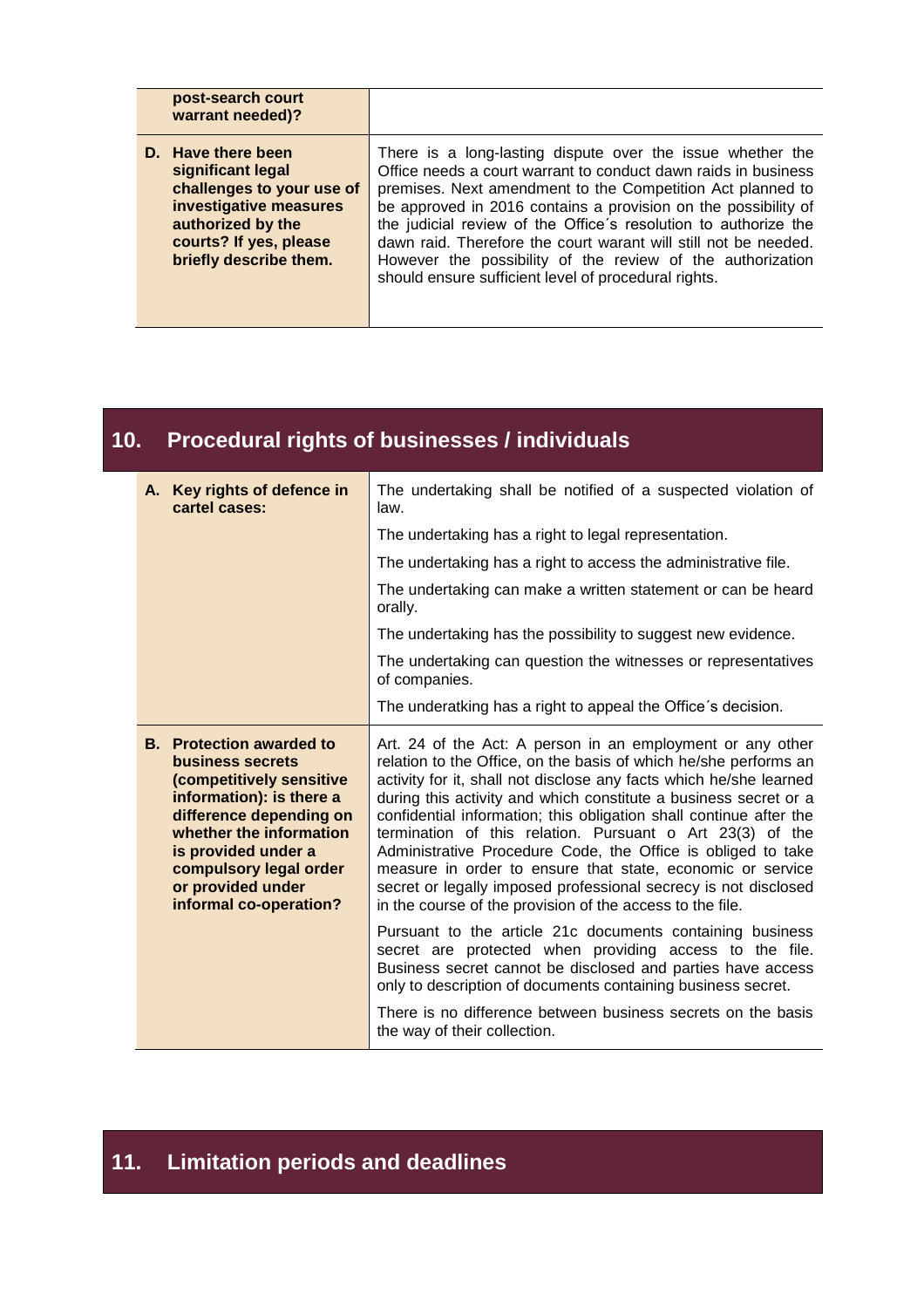| A. What is the limitation<br>period (if any) from the<br>date of the termination of<br>the infringement by<br>which the investigation /<br>proceedings must begin<br>or a decision in the<br>merits of the case must<br>be made? | The Office applies objective limitation period 10 years after the<br>infringement has been terminated in which the decision on the<br>merits has to be issued and subjective 5 years limitation period<br>to initiate the proceedings after the date the Office becomes<br>aware of the infringement. |
|----------------------------------------------------------------------------------------------------------------------------------------------------------------------------------------------------------------------------------|-------------------------------------------------------------------------------------------------------------------------------------------------------------------------------------------------------------------------------------------------------------------------------------------------------|
| <b>B.</b> What is the deadline,<br>statutory or otherwise (if<br>any) for the completion<br>of an investigation or to<br>make a decision in the<br>merits?                                                                       | 10 years after the infringement was terminated                                                                                                                                                                                                                                                        |
| C. What are the deadlines,<br>statutory or otherwise (if<br>any) to challenge the<br>commencement or                                                                                                                             | The undertaking has the right to appeal the first-instance<br>decision of the Office to the second-instance of the Office<br>within the limitation period of 15 days that starts on the date<br>when the decision is delivered.                                                                       |
| completion of an<br>investigation or a<br>decision regarding<br>sanctions?                                                                                                                                                       | The undertaking has the right to file an action against the<br>second-instance decision of the Office to the court within the<br>limitation period of 2 months that starts on the date when the<br>decision is delivered.                                                                             |

| 12. | <b>Types of decisions</b>                                                                                                                                                                                             |                                                                                                                                                                                                                                                                                                                                                        |
|-----|-----------------------------------------------------------------------------------------------------------------------------------------------------------------------------------------------------------------------|--------------------------------------------------------------------------------------------------------------------------------------------------------------------------------------------------------------------------------------------------------------------------------------------------------------------------------------------------------|
|     | A. Please list which types<br>of decisions on the<br>merits of the case can be<br>made in cartel cases<br>under the laws listed<br>under Section 1.                                                                   | Prohibition decision and order to bring the infringement to an<br>end:<br>imposition of fines<br>imposition of remedies<br>commitments<br>termination of the case - no infringement has been found<br>The Office has the power to impose the ban to participate in<br>public procurement for three-year period on undertaking in bid<br>rigging cases. |
|     | <b>B.</b> Please list which types<br>of decisions on the<br>merits of the case can be<br>made in hardcore cartel<br>cases under the laws<br>listed under Section 1 (if<br>different from those<br>listed under 10/A). | Without the acceptance of obligations the Office can impose all<br>sanctions mentioned in point 10.A. of this questionnaire.                                                                                                                                                                                                                           |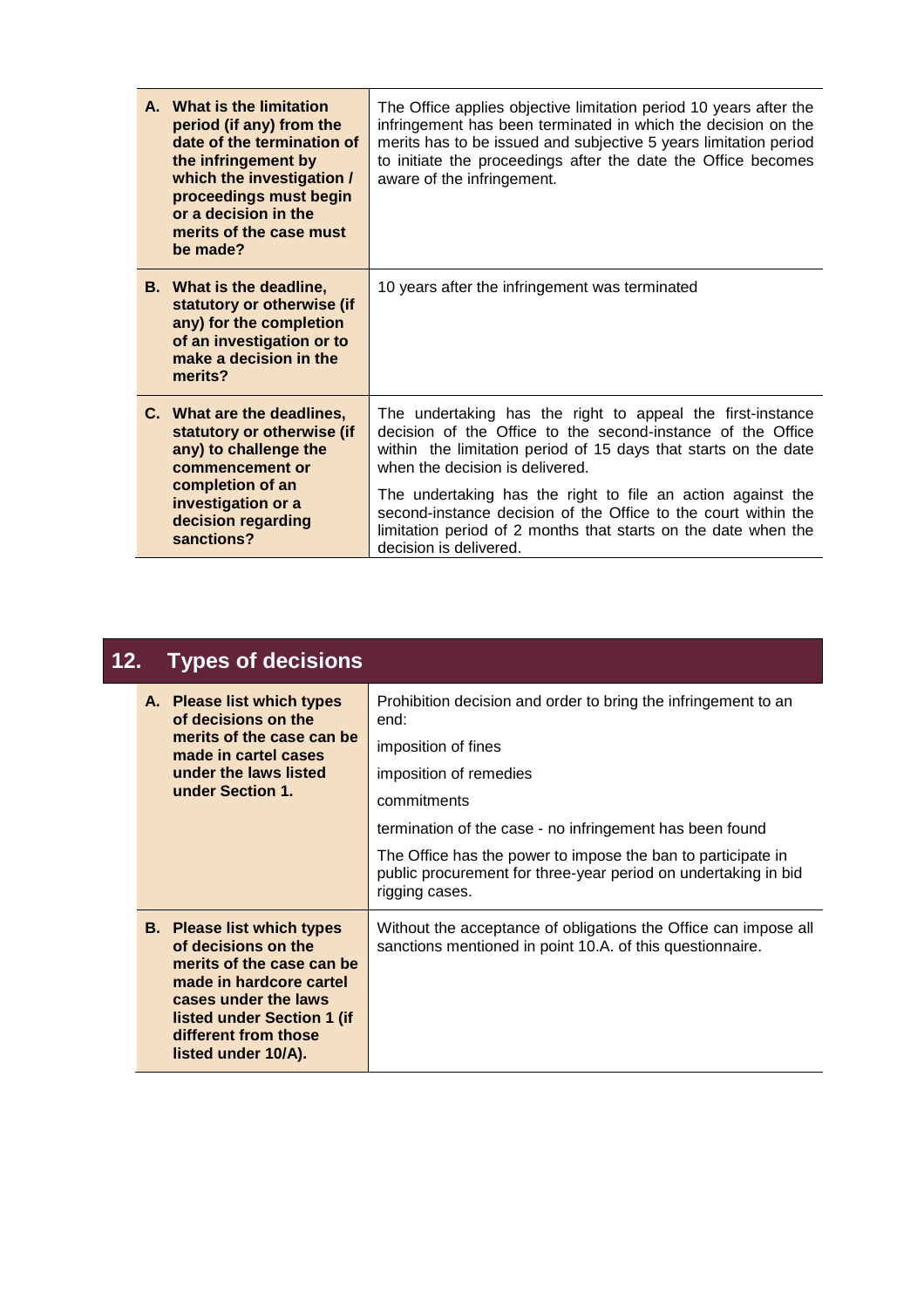| C. Can interim measures<br>be ordered during the<br>proceedings in cartel<br>cases? (if different<br>measures for hardcore<br>cartels please describe<br>both <sup>8</sup> .) Which institution<br>(the investigatory / the<br>decision-making one) is<br>authorised to take such<br>decisions? What are the<br>conditions for taking | Yes. |
|---------------------------------------------------------------------------------------------------------------------------------------------------------------------------------------------------------------------------------------------------------------------------------------------------------------------------------------|------|
| such a decision?                                                                                                                                                                                                                                                                                                                      |      |

#### **13. Sanctions for procedural breaches (non-compliance with procedural obligations)<sup>9</sup>**

| A. Grounds for the<br>imposition of procedural<br>sanctions / fines:                            | The Office may by its decision impose procedural fines as it is<br>mentioned in the Act. The Office has the power to apply<br>procedural fines for example for breach of seal, non-<br>cooperation during down raid, non-subimssion of information.                                                                            |
|-------------------------------------------------------------------------------------------------|--------------------------------------------------------------------------------------------------------------------------------------------------------------------------------------------------------------------------------------------------------------------------------------------------------------------------------|
| <b>B.</b> Type and nature of the<br>sanction (civil,<br>administrative, criminal,<br>combined): | The Office can impose only administrative sanctions.                                                                                                                                                                                                                                                                           |
| C. On whom can procedural<br>sanctions be imposed?                                              | On the natural or legal person(s).                                                                                                                                                                                                                                                                                             |
| D. Criteria for determining<br>the sanction / fine:                                             | Turnover of the undertaking, seriousness of the violation.                                                                                                                                                                                                                                                                     |
| E. Are there maximum and /<br>or minimum sanctions /<br>fines?                                  | There is no minimal sanction. Maximal sanction is CZK<br>300.000 or 1 % of the undertakings net total turnover. These<br>fines can be imposed repeatedly till the undertaking's<br>obligation is fulfilled up to total amount of fines not exceeding<br>10 % of its total net turnover achieved in preceding business<br>year. |

 7 In some jurisdictions, in cases of urgency due to the risk of serious and irreparable damage to competition, either the investigator or the decision-making agency may order interim measures prior to taking a decision on the merits of the case [e.g.: by ordering the immediate termination of the infringement].

<sup>8</sup> Only for agencies which answered "yes" to question 2.C. above

<sup>9</sup> In some jurisdictions non-compliance with procedural obligations (e.g. late provision of requested information, false or incomplete provision of information, lack of notice, lack of disclosure, obstruction of justice, destruction of evidence, challenging the validity of documents authorizing investigative measures, etc.) can be sanctioned.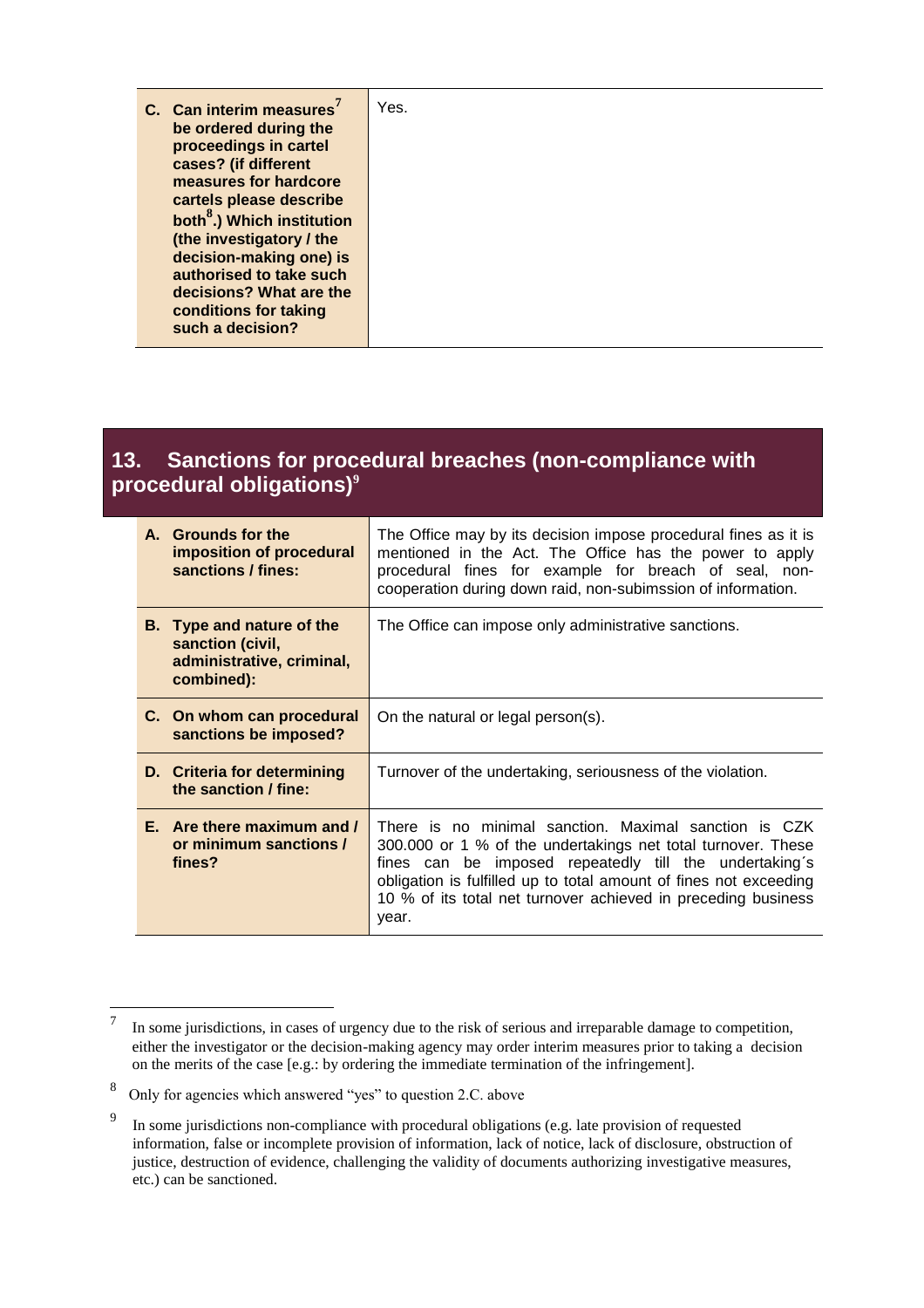### **14. Sanctions on the merits of the case**

| A. Type and nature of<br>sanctions in cartel<br>cases (civil,<br>administrative, criminal,<br>combined):<br>On whom can sanctions<br>be imposed?                                                                  | The Office can impose only administrative sanctions on the<br>person(s) whom an undertaking's conduct can be attributed.<br>The Police and public prosecutor can<br>initiate criminal<br>proceedings against natural persons that concluded cartel<br>agreement pursuant to the Criminal Code. The court can<br>consequently impose sanctions to such natural persons of up to<br>8 years of imprisonment.                                                        |  |  |  |
|-------------------------------------------------------------------------------------------------------------------------------------------------------------------------------------------------------------------|-------------------------------------------------------------------------------------------------------------------------------------------------------------------------------------------------------------------------------------------------------------------------------------------------------------------------------------------------------------------------------------------------------------------------------------------------------------------|--|--|--|
| <b>B.</b> Criteria for determining<br>the sanction / fine:                                                                                                                                                        | The Office has a discretion in imposing sanctions. It follows its<br>guidelines for setting fines and always assesses gravity,<br>mitigating and aggravating circumstances<br>duration,<br>and<br>undertakings turnover. The undertaking has the right to claim<br>inability to pay because of its detrimental economic and financial<br>situation.                                                                                                               |  |  |  |
| C. Are there maximum and<br>/ or minimum sanctions<br>/ fines?                                                                                                                                                    | For each of the undertakings involved in the infringement: up to<br>CZK 10 million or up to 10% of its net turnover achieved in the<br>previous financial year.<br>For a failure to comply with an enforceable decision, the Office<br>may impose a fine of up to CZK 1 000 000 on undertakings. This<br>fine may be imposed repeatedly.                                                                                                                          |  |  |  |
| D. Guideline(s) on<br>calculation of fines:                                                                                                                                                                       | Guidelines on the method of setting fines<br>http://www.uohs.cz/en/competition/antitrust/guidelines-on-the-<br>method-of-setting-fines.html<br>Languages: English, Czech                                                                                                                                                                                                                                                                                          |  |  |  |
| E. Does a challenge to a<br>decision imposing a<br>sanction / fine have an<br>automatic suspensory<br>effect on that sanction /<br>fine? If it is necessary to<br>apply for suspension,<br>what are the criteria? | If the first-instance decision of the Office is appealed there is an<br>automatic suspensory effect. Nevertheless if the action is filed<br>against the decision of the second instance there is no such<br>effect. Sanctioned undertaking can apply to the court for<br>suspension of the obligation to pay the fine till the end of the<br>court proceedings.<br>The court grants suspension only if criteria set in Code of<br>Administrative Justice are met. |  |  |  |
|                                                                                                                                                                                                                   | - suspensive effect shall be granted if execution of the decision<br>or other legal consequences of the decision would lead to<br>significantly higher harm for the undertaking, than the harm of<br>third persons that would arise by granting the suspensive effect<br>and in case it shall not contravene important public interest.                                                                                                                           |  |  |  |

### **15. Possibilities of appeal**

| A. Does your law provide | The power to review the final decisions of the Office is  |  |  |  |  |  |
|--------------------------|-----------------------------------------------------------|--|--|--|--|--|
| for an appeal from a     | entrusted to the administrative courts not specialised in |  |  |  |  |  |